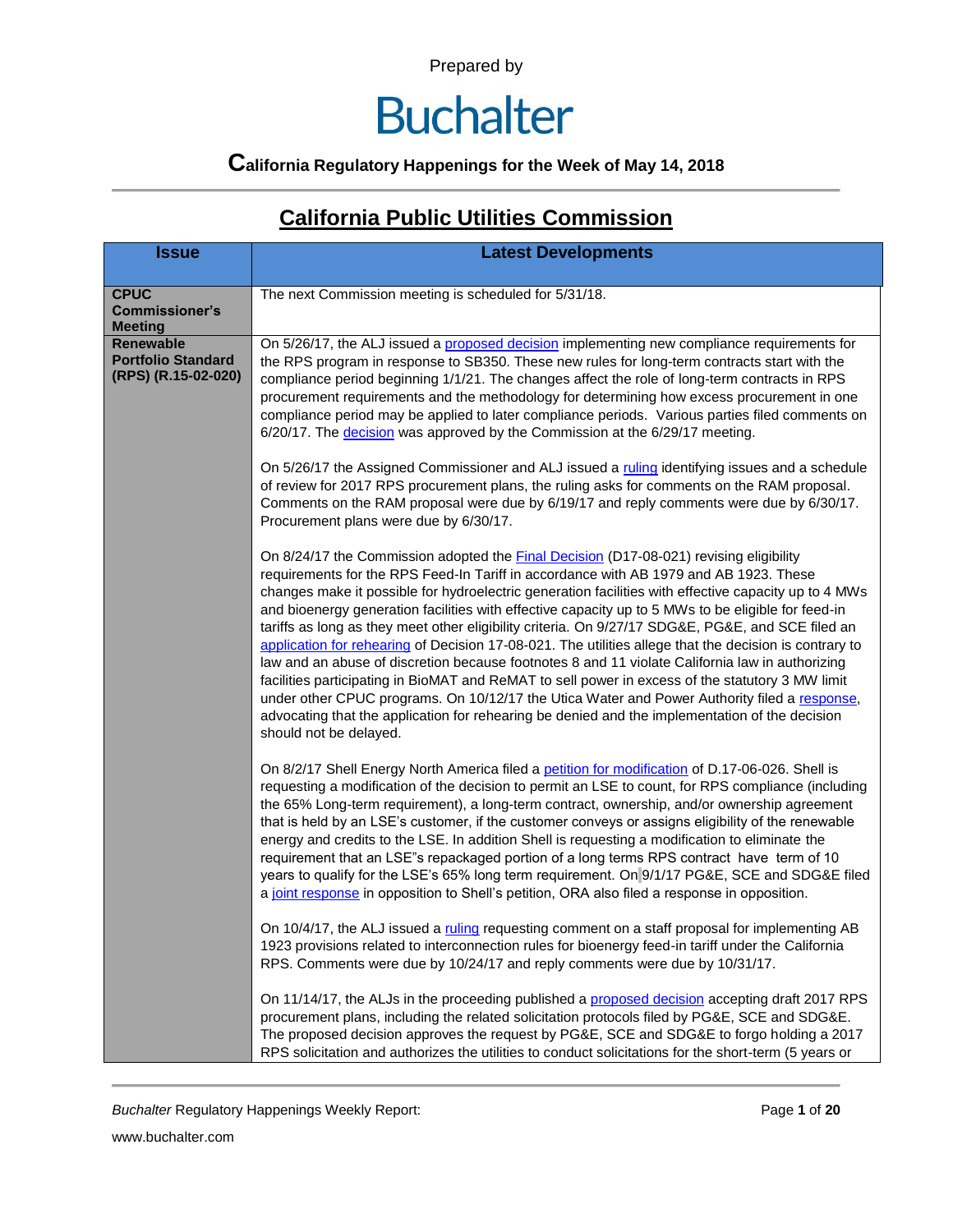

### **California Regulatory Happenings for the Week of May 14, 2018**

|                                                                                                                                     | less), sales of RPS volumes during the timeframe covered by the 2017 RPS Procurement Plans.                                                                                                                                                                                                                                                                                                                                                                                      |
|-------------------------------------------------------------------------------------------------------------------------------------|----------------------------------------------------------------------------------------------------------------------------------------------------------------------------------------------------------------------------------------------------------------------------------------------------------------------------------------------------------------------------------------------------------------------------------------------------------------------------------|
|                                                                                                                                     | The utilities are still required to submit Tier 1 Advice Letters for Commission approval of short-term                                                                                                                                                                                                                                                                                                                                                                           |
|                                                                                                                                     | sales resulting from a solicitation. In addition the decision approves the request of the utilities to<br>engage in bilateral transactions to sell RPS volumes, subject to the Commission review and                                                                                                                                                                                                                                                                             |
|                                                                                                                                     | approval via the Tier 3 Advice Letter process. The decision also approves the 2017 RPS                                                                                                                                                                                                                                                                                                                                                                                           |
|                                                                                                                                     | Procurement plans filed by several small and multi-jurisdictional utilities, CCAs and ESPs. On                                                                                                                                                                                                                                                                                                                                                                                   |
|                                                                                                                                     | 12/14/17 the decision was adopted by the Commission.                                                                                                                                                                                                                                                                                                                                                                                                                             |
|                                                                                                                                     | On 1/4/18 the ALJ issued a ruling requesting comments on how SB350 impacts determination of<br>RPS penalties for noncompliance with and waivers of RPS procurement requirements to inform a<br>future Commission decision on revisions to RPS enforcement rules in light of SB350. The ruling<br>identifies various issues for comment. On 1/12/18 the ALJ extended the comment deadline to<br>2/1/18 and reply comments to 2/12/18.                                             |
|                                                                                                                                     | On 1/12/18 Direct Energy Business, LLC, and on 1/19/18 Gexa Energy California, LLC and Liberty<br>Power Holdings, LLC, filed motions requesting waiver of their respective RPS procurement<br>requirements for compliance period one. Comments were due by 2/26/18. On 3/8/18 Direct<br>Energy Business, LLC withdrew its motion for a waiver.                                                                                                                                   |
|                                                                                                                                     | On 4/16/18 the Assigned Commissioner issued a ruling requesting party comments on proposed<br>modifications of language in Sections 4.1 and 4.2 of the Biomat Power Purchase Agreement.<br>Comments were due by 4/26/18.                                                                                                                                                                                                                                                         |
|                                                                                                                                     | On 5/1/18 the ALJ issued a proposed decision implementing SB350 provisions on penalties and<br>waivers in the RPS program and denying Shell Energy North America's petition for modification of<br>D.17-06-026. The decision maintains the existing RPS penalty scheme and integrates changes<br>made by SB350 into the current RPS waiver scheme. The earliest the decision can be heard by<br>the Commission is 5/31/18.                                                       |
|                                                                                                                                     | On 5/14/18 the ALJ issued a proposed decision modifying Sections 4.1 and 4.2 of the Bioenergy<br>market adjusting tariff power purchase agreement previously approved in D.15-09-004.                                                                                                                                                                                                                                                                                            |
| OIR to adopt rules<br>and procedures<br>governing<br><b>Commission-</b>                                                             | On 5/15/17 the Assigned Commissioner issued a proposed decision approving the Natural Gas<br>Leak Abatement Program consistent with SB1371. Comments were due by 6/4/17. The decision<br>(D.17-06-015) was signed by the Commission on 6/15/17.                                                                                                                                                                                                                                  |
| regulated natural<br>gas pipelines and<br>facilities to reduce<br>natural gas leakage<br>consisted with<br>SB1371 (R.15-01-<br>008) | A workshop was held on 8/1/17 to discuss the development of a template for consistency in Best<br>practices compliance plans that will be required as part of the gas safety plans commencing<br>$3/15/18$ .                                                                                                                                                                                                                                                                     |
|                                                                                                                                     | On 7/21/17 the ALJ issued a ruling providing notice of a prehearing conference on 8/24/17 and<br>directing joint pre-hearing conference statements. The purpose of the PHC was to discuss the<br>scope and procedural schedule of the second phase of the proceeding. A joint pre-hearing<br>conference statement was due by 8/18/17. (see email ruling correcting PHC date).                                                                                                    |
|                                                                                                                                     | On 9/20/17 the Commissioner issued an amended scoping ruling. The second phase of the<br>proceeding will focus on the following broad policy issues: 1) what data is necessary in order for<br>the CPUC to consider a "cost-effectiveness" framework in this proceeding; 2) how should the<br>CPUC's annual report requirements and 26 best practices be harmonized with information or<br>action required by other entities such as the PHMSA, DOGGR, ARB and local air quality |

**Buchalter Regulatory Happenings Weekly Report:** Page 2 of 20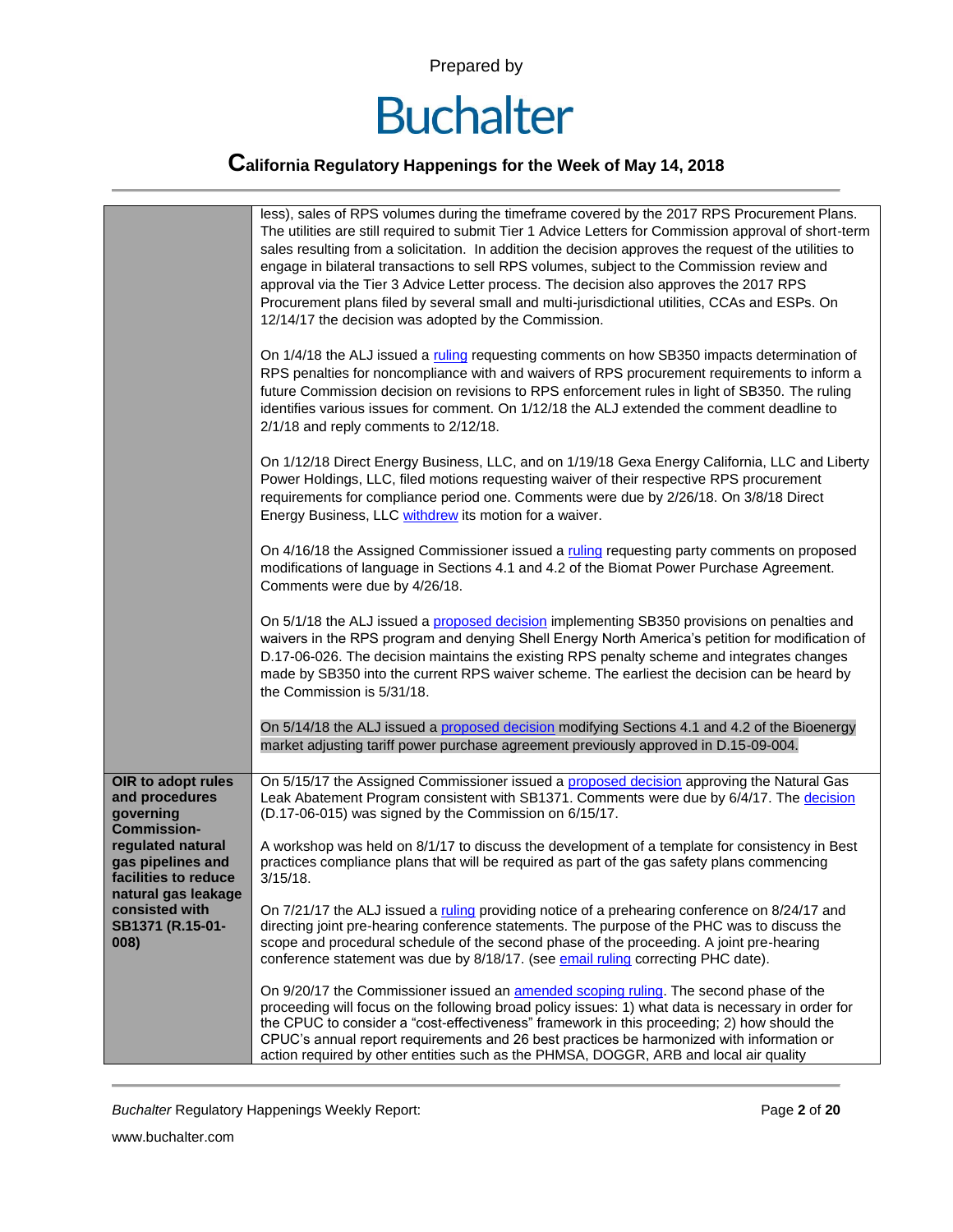

### **California Regulatory Happenings for the Week of May 14, 2018**

|                                                                                                                                                                                                                                                     | management districts; 3) pursuant to 975(f) how should rules and procedures including best<br>practices and repair standards developed in this proceeding be incorporated into the applicable<br>general orders; 4) how should ratemaking treatment for LUAF be structured and evaluated?<br>On 11/30/17 the ALJ issued a ruling entering the ARB and CPUC's joint staff annual report on<br>analysis of 6/16/17 Utilities' reports into the record. Comments are requested on 1) whether the<br>Joint staff annual report clearly illustrate the trends of findings based on CPUC/ARB staff's<br>analysis of the June 2017 reports, and 2) what are "lessons learned" from this reporting and<br>analysis process that were not identified by staff. Comments were due by 12/12/17.                                                                                                                                                                                                                                                                                                                                                                                                                                                                                                                                                                                                                                                                                                                                                                                                                                                                                                                                                                                                                                                                                                                                                                                                                                                                                                                                                                                                                                                                                                                                                                                                                                                                                                                                                                                                                                                                                                                                                  |
|-----------------------------------------------------------------------------------------------------------------------------------------------------------------------------------------------------------------------------------------------------|---------------------------------------------------------------------------------------------------------------------------------------------------------------------------------------------------------------------------------------------------------------------------------------------------------------------------------------------------------------------------------------------------------------------------------------------------------------------------------------------------------------------------------------------------------------------------------------------------------------------------------------------------------------------------------------------------------------------------------------------------------------------------------------------------------------------------------------------------------------------------------------------------------------------------------------------------------------------------------------------------------------------------------------------------------------------------------------------------------------------------------------------------------------------------------------------------------------------------------------------------------------------------------------------------------------------------------------------------------------------------------------------------------------------------------------------------------------------------------------------------------------------------------------------------------------------------------------------------------------------------------------------------------------------------------------------------------------------------------------------------------------------------------------------------------------------------------------------------------------------------------------------------------------------------------------------------------------------------------------------------------------------------------------------------------------------------------------------------------------------------------------------------------------------------------------------------------------------------------------------------------------------------------------------------------------------------------------------------------------------------------------------------------------------------------------------------------------------------------------------------------------------------------------------------------------------------------------------------------------------------------------------------------------------------------------------------------------------------------------|
| <b>OIR to Develop an</b><br><b>Electricity</b><br>Integrated<br><b>Resource Planning</b><br><b>Framework to</b><br><b>Coordinate and</b><br><b>Refine Long-Term</b><br><b>Procurement</b><br><b>Planning</b><br><b>Requirements</b><br>(R16-02-007) | On 10/7/16, the City of Lancaster, Sonoma Clean Power Authority, and Marin Clean Energy filed a<br>motion requesting that the Commission take official notice of future load growth among operational<br>CCA programs and the growing number of communities exploring CCA programs. On 10/24/16<br>SCE, SDG&E and PG&E filed a joint response requesting that the Commission deny the motion<br>as the facts presented in the motion are not currently relevant in the proceeding.<br>On 12/21/16 the ALJ and Assigned Commissioner issued a ruling requesting comments on<br>disadvantaged communities and other aspects of SB350, and modifying the proceeding schedule.<br>Comments were due by 2/17/17 and reply comments were due 2/27/17.<br>On 1/12/17, a webinar was held by the Modeling Advisory Group to ensure that modeling work<br>undertaken by Energy Division and individual LSE's as part of the 2017 IRP is transparent and<br>objective.<br>On 1/18/17, the ALJ issued a ruling seeking comment on assumptions and scenario for use in long<br>term planning in 2017, with emphasis on the CAISO Transmission Planning Process. Comments<br>were due by 2/3/17 and reply comments were due by 2/10/17.<br>On 2/23/17, the CPUC and the CEC hosted a joint workshop on GHG Target Setting for the<br>Integrated Resource Planning (IRP) Process.<br>On 2/28/17 Commissioner Randolph issued a ruling adopting assumptions and one scenario for<br>use in long-term planning in 2017.<br>On 5/1/17 the ALJ sent an email to the service letter informing parties that several workshops<br>scheduled in the CEC Integrated Policy Report process may be of interest to parties to this<br>proceeding. The first workshop was on 5/12/17.<br>On 5/16/17 the ALJ issued a ruling seeking comment from parties on a staff proposal titled<br>"Proposal for Implementing Integrated Resource Planning at the CPUC: An Energy Division Staff<br>Proposal." The ruling formally enters the proposal into the record. Comments were due by 6/14/17<br>and reply comments were due by 6/26/17<br>CPUC Energy Division staff held a webinar on the proposal for implementing IRP at the CPUC on<br>$6/7/17$ .<br>On 6/13/17 the ALJ issued a ruling modifying the schedule of the proceeding. The ruling extended<br>the initial comment period on the IRP Staff Proposal to June 28, 2017 and reply comments to July<br>12, 2017.<br>On 7/19/17 the ALJ noticed two modeling workshops. The first workshop was on 7/27/17 and<br>allowed parties to ask clarifying questions and provide preliminary feedback on the first set of<br>modeling results for the IRP process. The second workshop was held on 8/15/17. At this |

**Buchalter Regulatory Happenings Weekly Report:** Page 3 of 20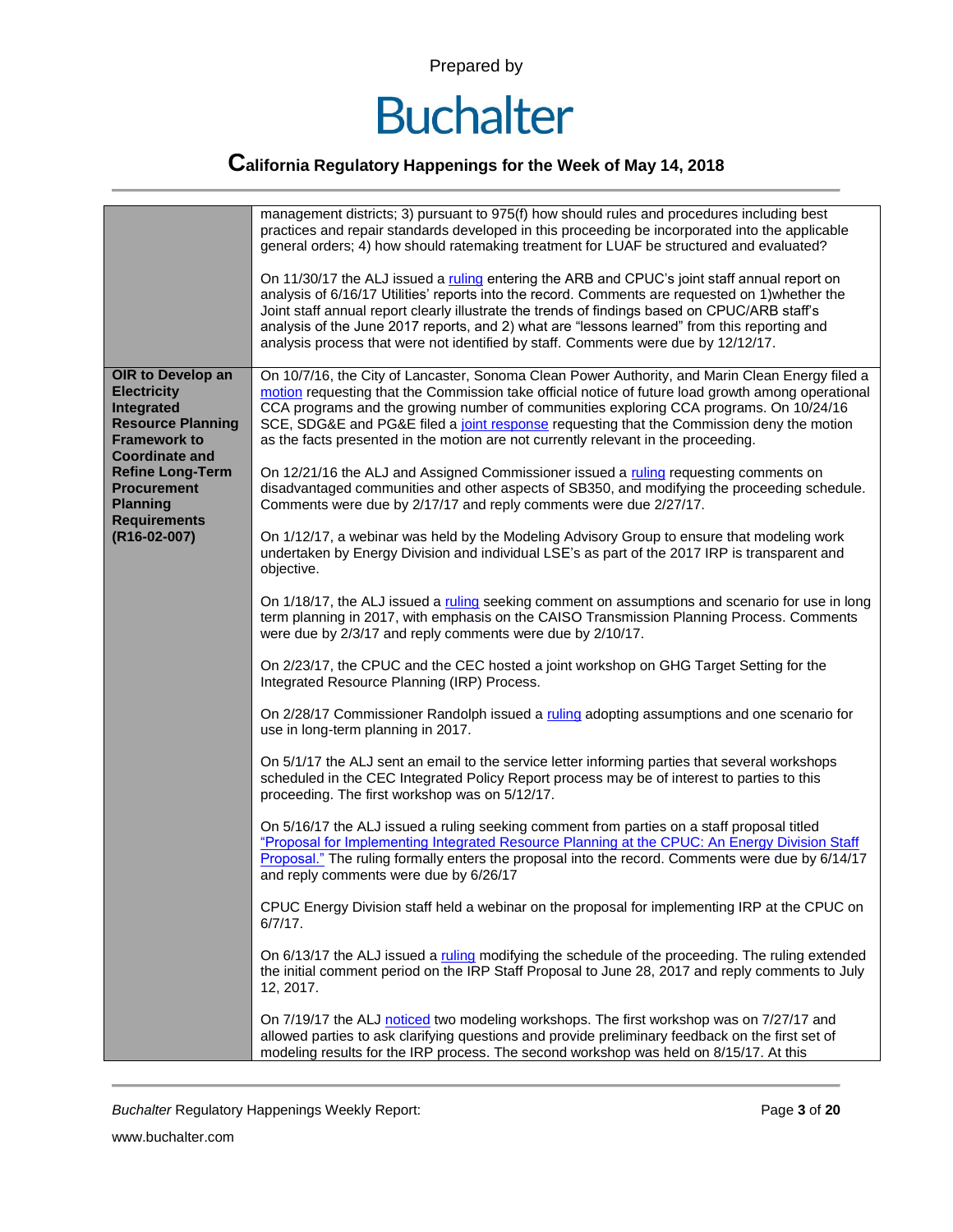

| workshop, CES-21, a public-private collaborative research and development effort between<br>PG&E, SCE, SDG&E and the Lawrence Livermore National Laboratory, presented its final report<br>on the Grid Integration Flexibility Metrics and Standards Project. On 9/12/17 PG&E submitted the<br>final report of the grid integration flexibility metrics and standards.                                                                                                                                                                                                                                                                                                                                                                                               |
|----------------------------------------------------------------------------------------------------------------------------------------------------------------------------------------------------------------------------------------------------------------------------------------------------------------------------------------------------------------------------------------------------------------------------------------------------------------------------------------------------------------------------------------------------------------------------------------------------------------------------------------------------------------------------------------------------------------------------------------------------------------------|
| On 9/19/17 the ALJ issued a ruling seeking comment a proposed reference system plan and<br>related commission policy actions. Comments were due by 10/26/17 and reply comments were<br>due by 11/9/17. On 10/3/17 the ALJ issued a ruling correcting Attachment C to the original 9/18/17<br>ruling.                                                                                                                                                                                                                                                                                                                                                                                                                                                                 |
| On 10/10/17 the ALJ granted a 10/7/16 motion from the City of Lancaster, Marin Clean Energy,<br>and Sonoma Clean Power Authority for official notice of future load growth among operational<br>CCA programs as well as the growing number of communities formally exploring and planning<br>CCA programs. In the same ruling the ALJ granted the separate 3/6/17 motion of Magellan Wind<br>LLC seeking official notice of executive actions relating to the potential value of California's<br>offshore wind resources. However, both motions were granted for purposes of taking official notice<br>that certain local, state and federal agency actions have occurred but not for purposes of reliance<br>on any underlying facts associated with those actions. |
| On 11/27/17 the ALJ denied a motion by the Protect Our Community Foundation (POCF) for<br>evidentiary hearings. POCF had alleged that an informal process is insufficient to fulfill the<br>requirements of SB350 and the RESOLVE model must be subject to verification via hearings.                                                                                                                                                                                                                                                                                                                                                                                                                                                                                |
| On 12/28/17 Commissioner Randolph issued a proposed decision setting requirements for load<br>serving entities filing integrated resource plans. Various comments were filed on 1/17/18. The final<br>decision was approved at the Commission's 2/8/18 meeting (D18-02-018).                                                                                                                                                                                                                                                                                                                                                                                                                                                                                         |
| On 1/30/18 Imperial County filed a motion to reopen the record to consider the impact of new<br>import tariffs on solar cells and modules in the reference system plan.                                                                                                                                                                                                                                                                                                                                                                                                                                                                                                                                                                                              |
| On 2/28/18 Friends of the Earth, NRDC, CURE and PG&E filed a joint petition for modification of<br>D18-02-018 (the IRP decision). Decision 18-02-018 contains direction regarding the procurement<br>of GHG free replacement resources in the event Diablo Canyon is retired earlier than 2024-2025,<br>but does not address procurement direction for the planned retirement date. The joint parties have<br>requested that the decision be modified to address this gap in direction.                                                                                                                                                                                                                                                                              |
| The IRP Modeling Advisory Group held a webinar on 3/29/18.                                                                                                                                                                                                                                                                                                                                                                                                                                                                                                                                                                                                                                                                                                           |
| On 4/3/18 the ALJ issued a ruling seeking comment on ghg emissions accounting methods and<br>addressing updated ghg benchmarks. Comments on the ruling and new CCA 2030 load forecasts<br>were due by 4/20/18. Reply comments on the GHG accounting and comments on the new CCA<br>load forecasts were permitted no later than 4/30/18.                                                                                                                                                                                                                                                                                                                                                                                                                              |
| On 5/14/18 the ALJ and assigned Commissioner issued an amended scoping memo and ruling.<br>The scope of the remainder of the proceeding will be divided into three categories; 1. Items<br>required in preparation for the filing of individual LSE IRPs; 2. Consideration of individual IRPs,<br>leading to adoption of the Preferred System Plan; 3. Groundwork and preparation on policy issues<br>for consideration in the 2019-2020 IRP Cycle.                                                                                                                                                                                                                                                                                                                  |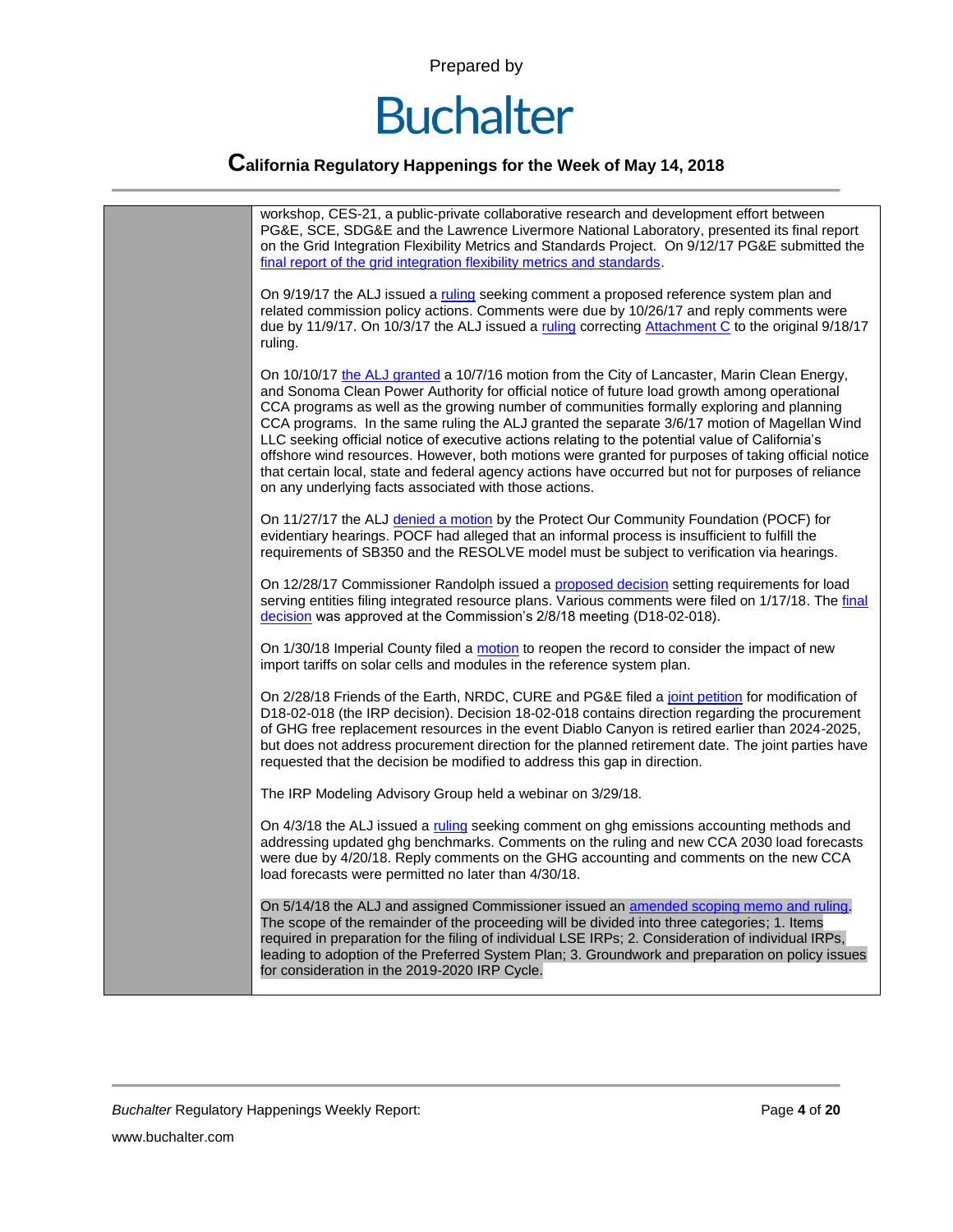

| Policies,<br><b>Procedures and</b><br><b>Rules for</b><br><b>Regulation of</b><br><b>Physical Security</b>   | On 3/10/17 the Assigned Commissioner issued a Phase 1 Scoping Memo and Ruling in this<br>rulemaking regarding policies, procedures and rules for regulation of physical security for the<br>electric supply facilities of electric corporations consistent with Public Utilities Code Section 364<br>and to establish standards for disaster and emergency preparedness plans for electrical<br>corporations and regulated water companies pursuant to Public Utilities Code Section 768.6.                                                                                                                                                                                                                                                                                                                                                                                                                                                                                                                        |
|--------------------------------------------------------------------------------------------------------------|--------------------------------------------------------------------------------------------------------------------------------------------------------------------------------------------------------------------------------------------------------------------------------------------------------------------------------------------------------------------------------------------------------------------------------------------------------------------------------------------------------------------------------------------------------------------------------------------------------------------------------------------------------------------------------------------------------------------------------------------------------------------------------------------------------------------------------------------------------------------------------------------------------------------------------------------------------------------------------------------------------------------|
| for the Electric<br><b>Supply Facilities of</b><br><b>Electrical</b><br><b>Corporations (R15-</b><br>06-009) | Phase I of the proceeding will consider whether any new rules, standards or General Orders or<br>modifications to other existing policies should apply to all electrical supply facilities within the<br>jurisdiction of the Commission, including facilities owned by publicly owned utilities and rural<br>electrical cooperatives. This phase will pertain to the requirements to address the physical security<br>risks to the electrical supply facilities of electrical corporations and will also address whether the<br>Commission should go beyond the physical security regulations of NERC's CIP-9-014-2. A<br>proposed decision in Phase I is anticipated in February 2018. Phase II will address emergency<br>and disaster preparedness plans. A workshop was held on 5/2/17.                                                                                                                                                                                                                         |
|                                                                                                              | On 7/12/17 the ALJ issued a ruling issuing combined workshop notes and request for straw<br>proposals. Comments on Attachment A to the proceeding were due by 7/28/17, straw proposals<br>were due by 8/11/17 and comments on the straw proposals were due by 8/25/17. On 8/31/17 Bear<br>Valley Electric Service, SCE, CMUA, LADWP, Liberty CalPeco, National Rural Electric<br>Cooperative Association, Pacificorp, PG&E, SMUD, and SDG&E filed a joint draft straw proposal.<br>The Office of Ratepayer Advocates and the Safety and Enforcement Division filed comments on<br>9/14/17. A workshop was held on 9/29/17 to review how SB699 informs the appropriate CPUC<br>response and responsibility in addressing the physical security of California's system and the joint-<br>utility proposal. The Office of Ratepayer Advocates and the Safety and Enforcement Division filed<br>comments on 9/14/17.                                                                                                   |
|                                                                                                              | On 1/3/18 the ALJ issued an email ruling allowing parties to file legal briefs concerning the<br>Commission's jurisdiction over publically owned electrical utilities and rural electric cooperatives.<br>The scoping ruling in this proceeding asks the following question: "Should any new rules,<br>standards, or General Orders or modifications to existing policies apply to all electrical supply<br>facilities within the jurisdiction of the Commission, including publicly owned electrical utilities and<br>rural electric cooperatives?" Legal briefs were due by 1/26/18. Reply briefs were due by 2/9/18.<br>SMUD, LADWP, The National Rural Electric Cooperative Association and CMUA filed a reply<br>brief.                                                                                                                                                                                                                                                                                       |
|                                                                                                              | On 1/16/18 the ALJ issued a ruling allowing comments on the safety and enforcement division's<br>risk assessment and safety advisory section evaluation of the joint utility proposal and<br>recommendations for consideration posted on 1/4/18. Comments were due by 2/2/18 and reply<br>comments were due by 2/16/18.                                                                                                                                                                                                                                                                                                                                                                                                                                                                                                                                                                                                                                                                                            |
|                                                                                                              | On 1/19/18 the ALJ issued a ruling setting the prehearing conference for Phase II of the<br>proceeding for 3/15/18. The prehearing conference addressed the status, scope and schedule for<br>Phase II along with any changes to the service list or procedural issues. Prehearing conference<br>statements shall be limited to enumerated questions set forth in the ruling. These questions<br>include the number and type of workshops; what elements should be included in the emergency<br>and disaster preparedness plans; what new rules, standard, general orders, or modifications<br>should the Commission consider to ensure that entities are in compliance with Public Utilities<br>Code Section 768.6; should the new rules apply to publicly owned electrical utilities and rural<br>electric cooperatives and should any rules be adopted to insure that cities and counties have an<br>opportunity to participate in plan preparation. Prehearing conference statements were due by<br>$3/1/18$ . |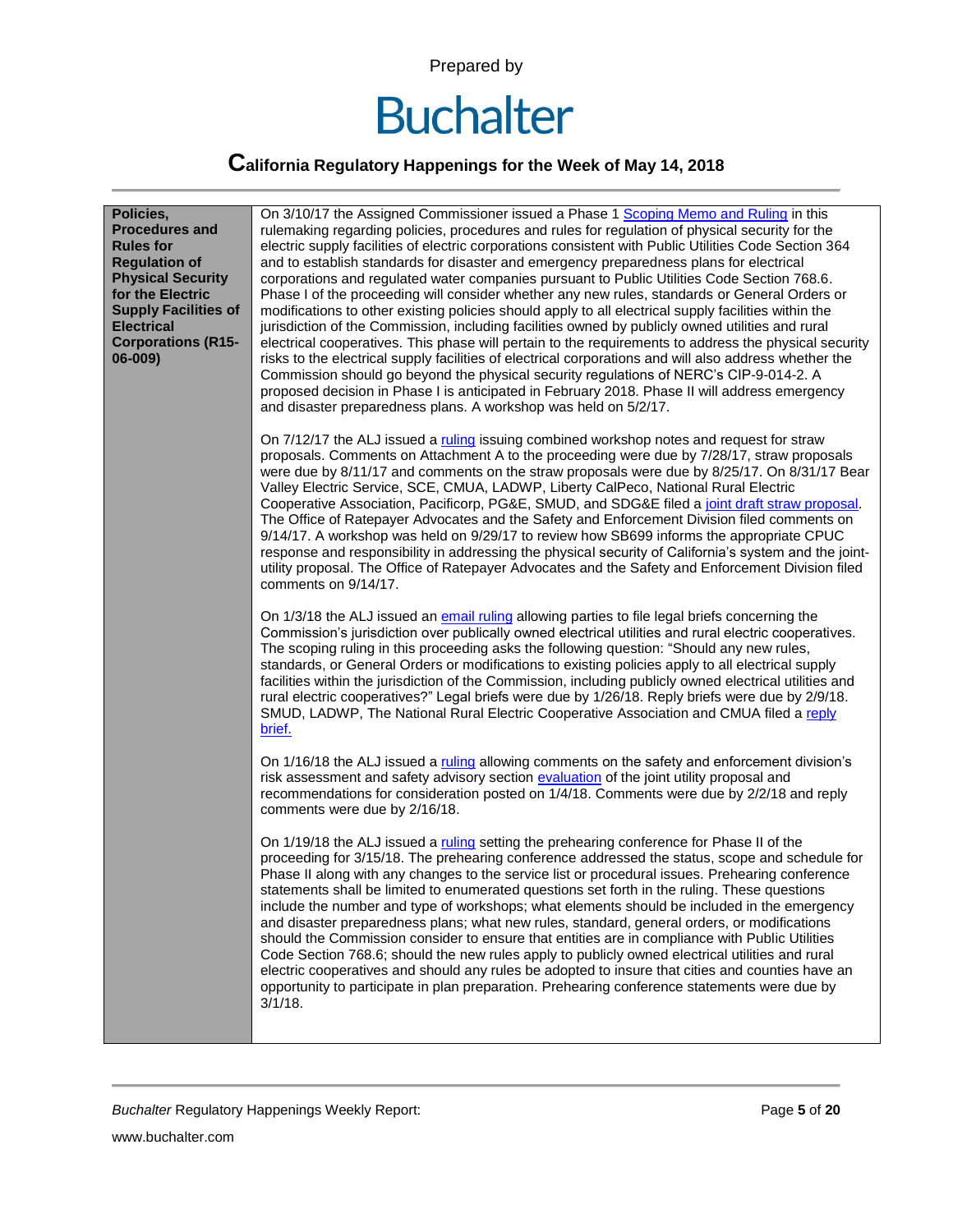

| <b>Streamlining</b>                                                                                                                       | On 7/13/17 the Commission issued an order instituting the rulemaking to consider streamlining                                                                                                                                                                                                                                                                                                                                                                                                                                                                                                                                                                                                                                                                                                                                                                                                                                                                                                                                                                                                                                             |
|-------------------------------------------------------------------------------------------------------------------------------------------|-------------------------------------------------------------------------------------------------------------------------------------------------------------------------------------------------------------------------------------------------------------------------------------------------------------------------------------------------------------------------------------------------------------------------------------------------------------------------------------------------------------------------------------------------------------------------------------------------------------------------------------------------------------------------------------------------------------------------------------------------------------------------------------------------------------------------------------------------------------------------------------------------------------------------------------------------------------------------------------------------------------------------------------------------------------------------------------------------------------------------------------------|
| Interconnection of                                                                                                                        | interconnection of distributed energy resources and improvements to rule 21. Various parties filed                                                                                                                                                                                                                                                                                                                                                                                                                                                                                                                                                                                                                                                                                                                                                                                                                                                                                                                                                                                                                                        |
| <b>Distributed Energy</b>                                                                                                                 | comments on 8/2/17, including CESA, Tesla, Chargepoint and CAISO.                                                                                                                                                                                                                                                                                                                                                                                                                                                                                                                                                                                                                                                                                                                                                                                                                                                                                                                                                                                                                                                                         |
| <b>Resources and</b>                                                                                                                      |                                                                                                                                                                                                                                                                                                                                                                                                                                                                                                                                                                                                                                                                                                                                                                                                                                                                                                                                                                                                                                                                                                                                           |
| <b>Improvements to</b><br>Rule 21 (R17-07-                                                                                                | A pre-hearing conference was held on 9/13/17. Notice                                                                                                                                                                                                                                                                                                                                                                                                                                                                                                                                                                                                                                                                                                                                                                                                                                                                                                                                                                                                                                                                                      |
| 007)                                                                                                                                      | On 10/2/17 the Assigned Commissioner and the ALJ issued a scoping ruling in the proceeding.<br>The ruling sets forth three phases. The first phase will deal with urgent issues, the second phase<br>will deal with ratesetting issues requiring coordination with R1408013 and the third phase will deal<br>with small and multi-jurisdictional utility rules. The schedule for the proceeding currently runs<br>through 2020.                                                                                                                                                                                                                                                                                                                                                                                                                                                                                                                                                                                                                                                                                                           |
|                                                                                                                                           | On 2/14/18 the ALJ issued an email ruling amending the schedule and extending the deadlines for<br>the working group 1 proposal and the working group 2 proposal. The ALJ also reassigned Issue 6<br>(development of forms and agreements to allow Distributed Energy Resources to fulfill Rule 21<br>requirements related to smart inverters) to working group 2.                                                                                                                                                                                                                                                                                                                                                                                                                                                                                                                                                                                                                                                                                                                                                                        |
| <b>Resource</b><br>Adequacy,<br><b>Consider Program</b><br><b>Refinements and</b><br><b>Establish Annual</b><br><b>Local and Flexible</b> | On 9/28/17 the commission opened a rulemaking to oversee the resource adequacy program,<br>consider program refinements and establish annual local and flexible procurement obligations for<br>the 2019 and 2020 compliance years. The proceeding is the successor to R14-10-010. Comments<br>on preliminary matters pertaining to the scope, schedule, and administration of the proceedings<br>were due 10/30/17 and reply comments were due 11/9/17.                                                                                                                                                                                                                                                                                                                                                                                                                                                                                                                                                                                                                                                                                   |
| <b>Procurement</b><br><b>Obligations for the</b><br>2019 and 2020                                                                         | On 11/7/17 a working group meeting was held to discuss weather sensitive demand response,<br>behind-the-meter resources and comments on the OIR.                                                                                                                                                                                                                                                                                                                                                                                                                                                                                                                                                                                                                                                                                                                                                                                                                                                                                                                                                                                          |
| <b>Compliance Years.</b><br>(R17-09-020)                                                                                                  | A prehearing conference was held on 12/4/17. Notice                                                                                                                                                                                                                                                                                                                                                                                                                                                                                                                                                                                                                                                                                                                                                                                                                                                                                                                                                                                                                                                                                       |
|                                                                                                                                           | On 1/18/18 the Assigned Commissioner and ALJ issued a scoping memo and ruling. The<br>proceedings will be divided into three separate tracks. Track 1 will consider system, local and<br>flexible capacity requirements for the next year as well as time-sensitive refinements to the<br>Commission's RA program, including adoption of the 2019 Local Capacity Requirements, adoption<br>of the 2019 Flexible Capacity Requirements, adoption of the 2019 System RA Requirements, and<br>top priority modifications to the RA program. Track 2 will address less time sensitive topics,<br>including adoption of multi-year local RA requirements, refinements to local area rules and RA<br>program. Track 3 will consider the 2020 program year requirement and may revisit RA counting<br>rules for weather-sensitive and local demand response resources. Comments were due by<br>1/30/18 and proposals were due by 2/16/18. The proposals and comments were discussed at a 2-<br>day workshop that was held at the CPUC on 2/22-23/18. Various parties filed comments on the<br>proposals on 3/7/18 and reply comments on 3/16/18. |
|                                                                                                                                           | On 3/22/18 the ALJ sent an email ruling stating that because the CAISO did not file its draft 2019<br>LCR report on 3/9/18 and anticipates that the report will not be available until 4/23/18 parties are<br>not required to submit comments on 3/23/18 as originally scheduled. On 3/27/18 the ALJ and the<br>Assigned Commissioner issued a joint ruling modifying the track 1 schedule. The revised due date<br>for comments on the draft CAISO 2019 LCR and FCR reports was 5/4/18 and comments on the<br>final report are due 5/18/18.                                                                                                                                                                                                                                                                                                                                                                                                                                                                                                                                                                                              |
|                                                                                                                                           | On 5/2/18 the ALJ sent an email ruling changing the date for Track 2 opening testimony to<br>7/10/18. All other dates remain unchanged.                                                                                                                                                                                                                                                                                                                                                                                                                                                                                                                                                                                                                                                                                                                                                                                                                                                                                                                                                                                                   |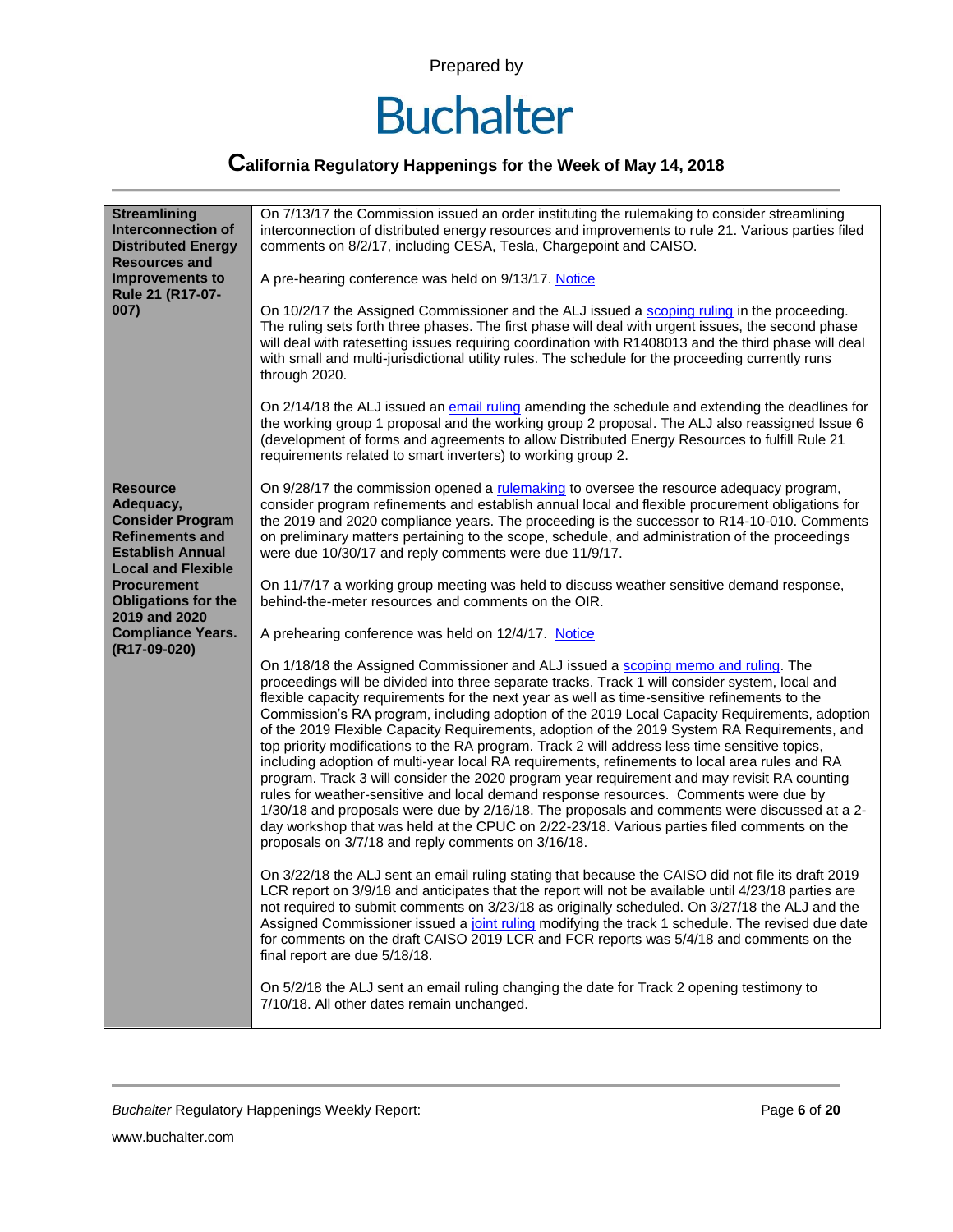

| <b>Creation of a</b><br><b>Shared Database or</b>                                                                                         | On 6/29/17 the Commission instituted an Order Instituting Investigation into the creation of a<br>shared database or statewide census of utility poles and conduit in California (117-06-027, R17-06-                                                                                                                                                                                                                                                                                                                                                                                                                                                                                                                                                    |
|-------------------------------------------------------------------------------------------------------------------------------------------|----------------------------------------------------------------------------------------------------------------------------------------------------------------------------------------------------------------------------------------------------------------------------------------------------------------------------------------------------------------------------------------------------------------------------------------------------------------------------------------------------------------------------------------------------------------------------------------------------------------------------------------------------------------------------------------------------------------------------------------------------------|
| <b>Statewide Census</b>                                                                                                                   | 028 and R17-03-009 have been consolidated into this proceeding).                                                                                                                                                                                                                                                                                                                                                                                                                                                                                                                                                                                                                                                                                         |
| of Utility Poles and<br><b>Conduit in</b><br>California. (I17-06-                                                                         | A prehearing conference was held on 12/5/17. Ruling                                                                                                                                                                                                                                                                                                                                                                                                                                                                                                                                                                                                                                                                                                      |
| 027)                                                                                                                                      | On 1/11/18 the Assigned Commissioner and ALJ issued a ruling requesting comments on the<br>creation of a shared statewide database of utility pole and conduit information. Input is requested<br>on (1) whether a proposed listing of data fields is complete; (2) whether any information categories<br>should be treated as confidential; (3) which data fields are most essential to accomplish the safety<br>and goals of the OII and OIR; (4) whether each pole owner should be responsible for maintaining<br>and providing access to its database, or whether a third party facilitator should be responsible for<br>maintaining one global database; and (5) the manner in which the database should be shared.<br>Comments were due by 2/8/18. |
|                                                                                                                                           | On 1/16/18 the ALJ issued a ruling amending the 1/11/18 ruling and attaching the correct listing of<br>proposed data fields.                                                                                                                                                                                                                                                                                                                                                                                                                                                                                                                                                                                                                             |
|                                                                                                                                           | On 3/22/18 the ALJ issued a proposed decision amending the right of way rules to apply to<br>wireless telecommunications facilities installed by competitive local exchange carriers, comments<br>were due 4/11/18. The decision would amend the right of way rules to provide competitive local<br>exchange carriers with expanded nondiscriminatory access to public utility infrastructure for the<br>purpose of installing antennas and other wireless telecommunications facilities. The Commission<br>is approved the final decision on 4/26/18. This decision closes this aspect of the proceeding;<br>however, the investigation in I17-06-027 with which it was consolidated remains open.                                                      |
|                                                                                                                                           | A public participation hearing before the ALJ and Commissioner and President Picker was held on<br>5/9/18 in San Bernardino, CA. The discussion focused on such topics as 1) history of poles; 2)<br>issues related to poles (e.g. vegetation management and fires); and 3) Southern California fires.<br><b>Notice</b>                                                                                                                                                                                                                                                                                                                                                                                                                                  |
|                                                                                                                                           | A public participation hearing will be held on 5/21/18 in San Jose, CA. Notice                                                                                                                                                                                                                                                                                                                                                                                                                                                                                                                                                                                                                                                                           |
| <b>Successor to</b><br><b>Existing Net</b><br><b>Energy Metering</b><br><b>Tariffs pursuant to</b><br>PUC Section 2827.1<br>(R.14-07-002) | On 2/20/18 the ALJ issued a proposed decision adopting alternatives to promote solar distributed<br>generation in disadvantaged communities. Opening comments were due by 3/12/18 and reply<br>comments were due 3/19/18. Commissioner Guzman Aceves issued an alternate decision. An all-<br>party meeting was held on 3/13/18 so that parties could make comments to Commissioner<br>Guzman Aceves on the two alternate decisions.                                                                                                                                                                                                                                                                                                                     |
|                                                                                                                                           | On 3/29/18 the Assigned Commissioner issued the fourth amended scoping memo and ruling.<br>The highest priority issues identified by the Commissioner include consumer protection and<br>development of options for increasing use of renewable DG in disadvantaged communities. The<br>ruling sets a deadline of 1/1/19 for the completion of the proceeding and states that it is the<br>Commission's intention to close this proceeding and initiate a successor proceeding not later than<br>that date.                                                                                                                                                                                                                                              |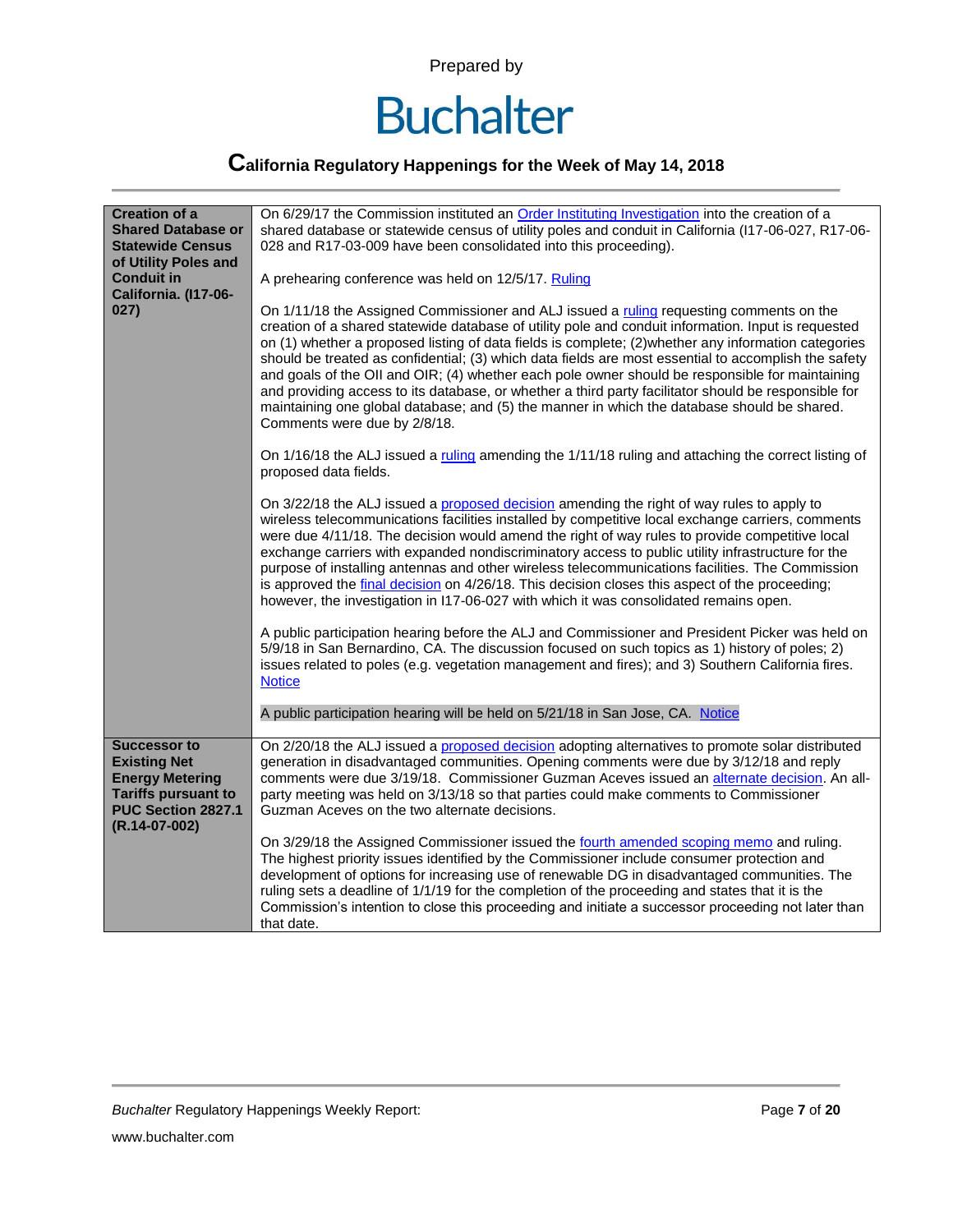## **Buchalter**

### **California Regulatory Happenings for the Week of May 14, 2018**

### **California Energy Commission**

| <b>Issue</b>                                                                             | <b>Latest Developments</b>                                                                                                                                                                                                                                                                                                                                                                                                                                                                                                                            |
|------------------------------------------------------------------------------------------|-------------------------------------------------------------------------------------------------------------------------------------------------------------------------------------------------------------------------------------------------------------------------------------------------------------------------------------------------------------------------------------------------------------------------------------------------------------------------------------------------------------------------------------------------------|
| <b>CEC Business</b><br><b>Meeting</b>                                                    | The Commission held its regularly scheduled Business Meeting on 5/9/18. Agenda; Backup<br><b>Materials</b>                                                                                                                                                                                                                                                                                                                                                                                                                                            |
|                                                                                          | At the meeting on 5/9/18 the Commission adopted building standards that require solar<br>photovoltaic systems starting in 2020. The building energy efficiency standards, which are the<br>first in the nation to require solar, will reduce greenhouse gas emissions by an amount<br>equivalent to taking 115,000 fossil fuel cars off the road. Press Release                                                                                                                                                                                       |
| <b>Alternative and</b>                                                                   | On 3/5/18 the CEC posted the 2018-2019 Investment Plan Update for the ARFVTP.                                                                                                                                                                                                                                                                                                                                                                                                                                                                         |
| <b>Renewable Fuel and</b><br><b>Vehicle Technology</b><br>Program (ARFVTP)               | On 3/7/18 the CEC hosted a technology showcase and event celebrating 10 years of success<br>implementing the CEC's ARFVTP. Notice                                                                                                                                                                                                                                                                                                                                                                                                                     |
|                                                                                          | On 3/15/18 the Lead Commissioner for Transportation and staff held a public meeting of the<br>ARFVTP. Energy Commission staff presented an overview of proposed allocations included in<br>the revised staff report of the 2018-2019 Investment Plan Update for the Alternative and<br>Renewable Fuel and Vehicle Technology Program. The Lead Commissioner for Transportation<br>and Energy Commission staff are seeking input from the Advisory Committee, stakeholders, and<br>the public regarding the proposed allocations and rationale. Notice |
|                                                                                          | On 4/17/18 Commission staff conducted a public workshop for the Southern California Incentive<br>Project, the second incentive project under the California Electric Vehicle Infrastructure Project<br>(CALeVIP) funded by the ARFVTP. The commission is seeking input from stakeholders to inform<br>the Southern California Incentive Project. Notice                                                                                                                                                                                               |
|                                                                                          | On 4/25/18 the CEC posted the 2018-2019 Investment Plan Update for the Alternative and<br>Renewable Fuel and Vehicle Technology Program.                                                                                                                                                                                                                                                                                                                                                                                                              |
|                                                                                          | A workshop was held 5/14/18 to discuss activities proposed for electric vehicle charging<br>infrastructure and hydrogen refueling infrastructure pursuant to Governor's Executive Order B-<br>48-18 and new funding allocations for zero-emission vehicle infrastructure. Notice                                                                                                                                                                                                                                                                      |
|                                                                                          | A workshop is scheduled for 5/23/18 to discuss the staff report, California Plug-In Electric<br>Vehicle Infrastructure Projections: 2017-2025, Future Infrastructure Needs for Reaching the<br><b>State's Zero-Emission Vehicle Deployment Goals. Notice</b>                                                                                                                                                                                                                                                                                          |
| <b>Electric Program</b><br><b>Investment Charge</b>                                      | On 3/21/18 the Commission approved three \$5 million grants to showcase more ecost-efficient<br>and reliable microgrids. Press Release                                                                                                                                                                                                                                                                                                                                                                                                                |
| (Docket No. 17-<br><b>EPIC-01)</b>                                                       | On 5/8/18 CEC stall conducted a workshop and solicit stakeholder input on strategies to<br>implement the requirements of AB 523.                                                                                                                                                                                                                                                                                                                                                                                                                      |
| <b>Integrated Energy</b><br><b>Policy Report -</b><br>(Docket No. 17-<br><b>IEPR-01)</b> | The Commission adopted the 2017 IEPR at the business meeting on 2/21/18. At the same<br>meeting the Commission also approved the California Energy Demand Forecast for 2018-2030.<br>The report presents baseline forecasts of natural gas and electricity consumption and of peak<br>demand for California and utility planning areas. The report includes estimates of additional<br>achievable energy efficiency savings and photovoltaic adoption and provides options for<br>managed electricity forecasts for resource planning. Press Release  |

**Buchalter Regulatory Happenings Weekly Report:** Page 8 of 20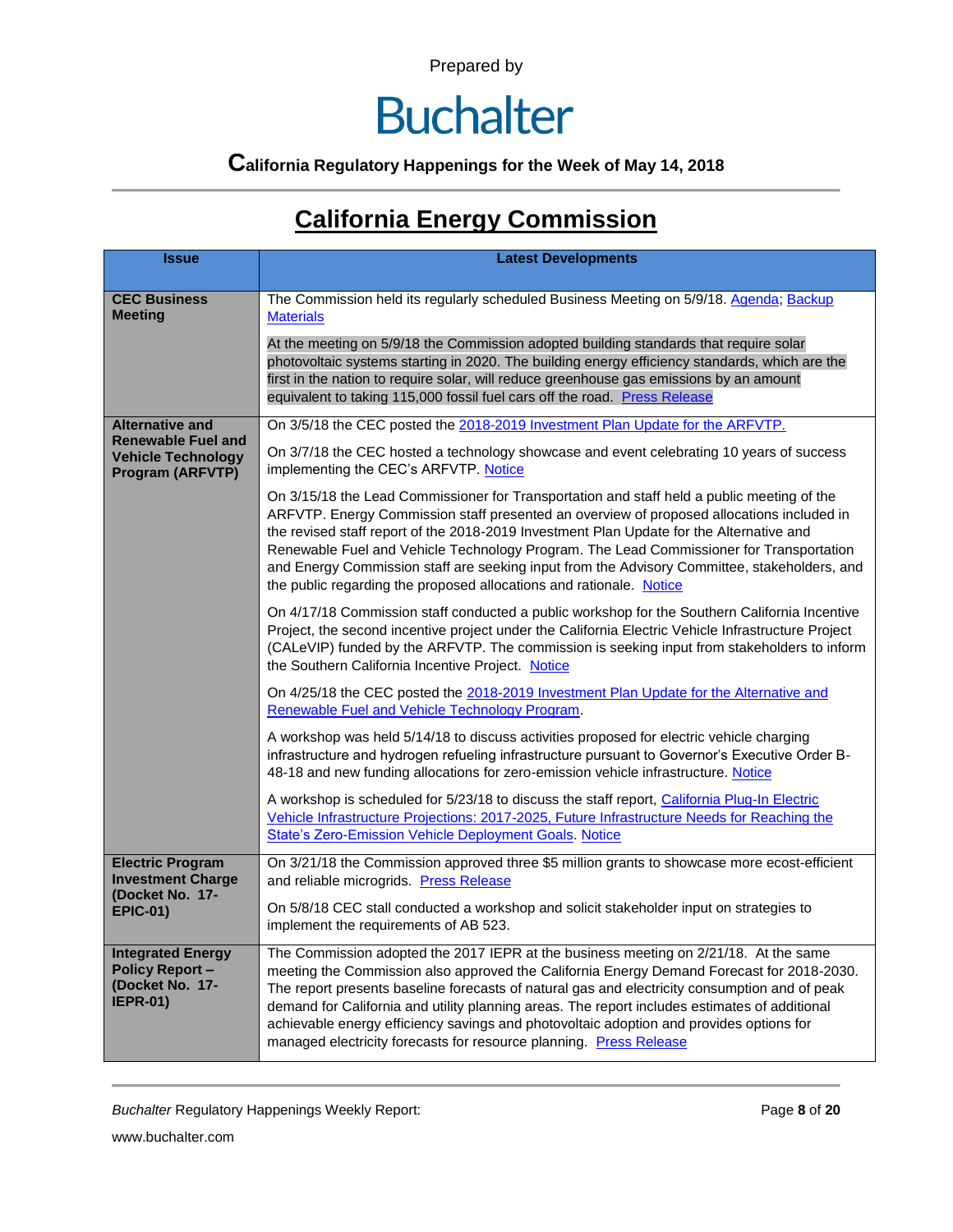

### **California Regulatory Happenings for the Week of May 14, 2018**

| 2018 Integrated<br><b>Research Policy</b><br><b>Report Update (18-</b><br><b>IEPR-01)</b>     | On 4/20/18 the Lead Commissioner for the 2018 IEPR Update and the Lead Commissioner for<br>Siting, Offshore Wind Planning, and Tribal conducted a workshop to hear and discuss the North<br>Coast's regional challenges, opportunities, and solutions to meet California's climate and clean<br>energy goals. Notice                                                                                           |
|-----------------------------------------------------------------------------------------------|----------------------------------------------------------------------------------------------------------------------------------------------------------------------------------------------------------------------------------------------------------------------------------------------------------------------------------------------------------------------------------------------------------------|
|                                                                                               | The CEC, CPUC, LADWP and CAISO jointly held a workshop to discuss energy reliability in<br>Southern California on 5/8/18 at the SCAQMD. Notice                                                                                                                                                                                                                                                                 |
|                                                                                               | On 5/30/18 the Commission and the CPUC will conduct a joint workshop to discuss a draft<br>framework and potential actions for addressing energy equity and increased access to<br>distributed energy resources in multifamily buildings. Notice                                                                                                                                                               |
| <b>Renewable Energy</b><br>for Agriculture<br><b>Program (REAP)</b>                           | On 3/8/18 Commission staff conducted a public workshop in Bakersfield to present preliminary<br>program information and solicit public comment on initial concepts for the implementation of the<br>Renewable Energy for Agriculture Program (REAP). Notice                                                                                                                                                    |
| <b>Research</b>                                                                               | On 3/12/18 Commission staff conducted a webinar to discuss the potential for offshore<br>renewable energy in California. The webinar will include presentations on data gathering efforts,<br>status of the Bureau of Ocean Energy Management (BOEM)-California Intergovernmental<br>Renewable Energy Task Force (Task Force), and the Department of Defense (DOD) mission<br>compatibility assessment. Notice |
|                                                                                               | On 3/29/18 Commission staff conducted a workshop to discuss draft guidelines for the Food<br>Production Investment Program. Notice                                                                                                                                                                                                                                                                             |
| <b>SB 350- Clean</b><br><b>Energy and</b><br><b>Pollution Reduction</b><br><b>Act of 2015</b> | On 4/4/18 the Commission and CPUC convened the Disadvantaged Communities Advisory<br>Group. Notice                                                                                                                                                                                                                                                                                                             |

### **California Air Resources Board**

| <b>Issue</b>         | <b>Latest Developments</b>                                                                                                                                                                                                                                                                                                                                                                                                                                                                                                                                            |
|----------------------|-----------------------------------------------------------------------------------------------------------------------------------------------------------------------------------------------------------------------------------------------------------------------------------------------------------------------------------------------------------------------------------------------------------------------------------------------------------------------------------------------------------------------------------------------------------------------|
| <b>Cap and Trade</b> | On 7/25/17 AB398 was signed by the Governor and chaptered by the Secretary of State -<br>Chapter 135, Statutes of 2017. The bill extends the Cap and Trade program and requires update<br>to the scoping plan. The bill will require amendments to the regulation to impose price ceilings,<br>containment points, offset credit compliance limits and industry assistance factors for allowance<br>allocation.                                                                                                                                                       |
|                      | On 7/17/17 ARB posted the Final Environmental Analysis and responses to comments on the<br>environmental analysis relating to the regulation amendments.<br>On 7/27/17 ARB approved the proposed amendments to the Cap and Trade Regulation. Notice<br>of Determination; Final Regulation Order. On 8/4/17 the amendments were submitted to OAL on<br>8/4/17. Request; Informative Digest. On 9/18/17 OAL approved the rulemaking and filed it with<br>the Secretary of State. The effective date was 10/1/17. Final Regulation Order; Final Statement<br>of Reasons. |
|                      | On 9/22/17 it was announced that Ontario had entered into an agreement with California and<br>Quebec to participate in cap and trade. The agreement goes into effect on 1/1/18.                                                                                                                                                                                                                                                                                                                                                                                       |

**Buchalter Regulatory Happenings Weekly Report:** Page 9 of 20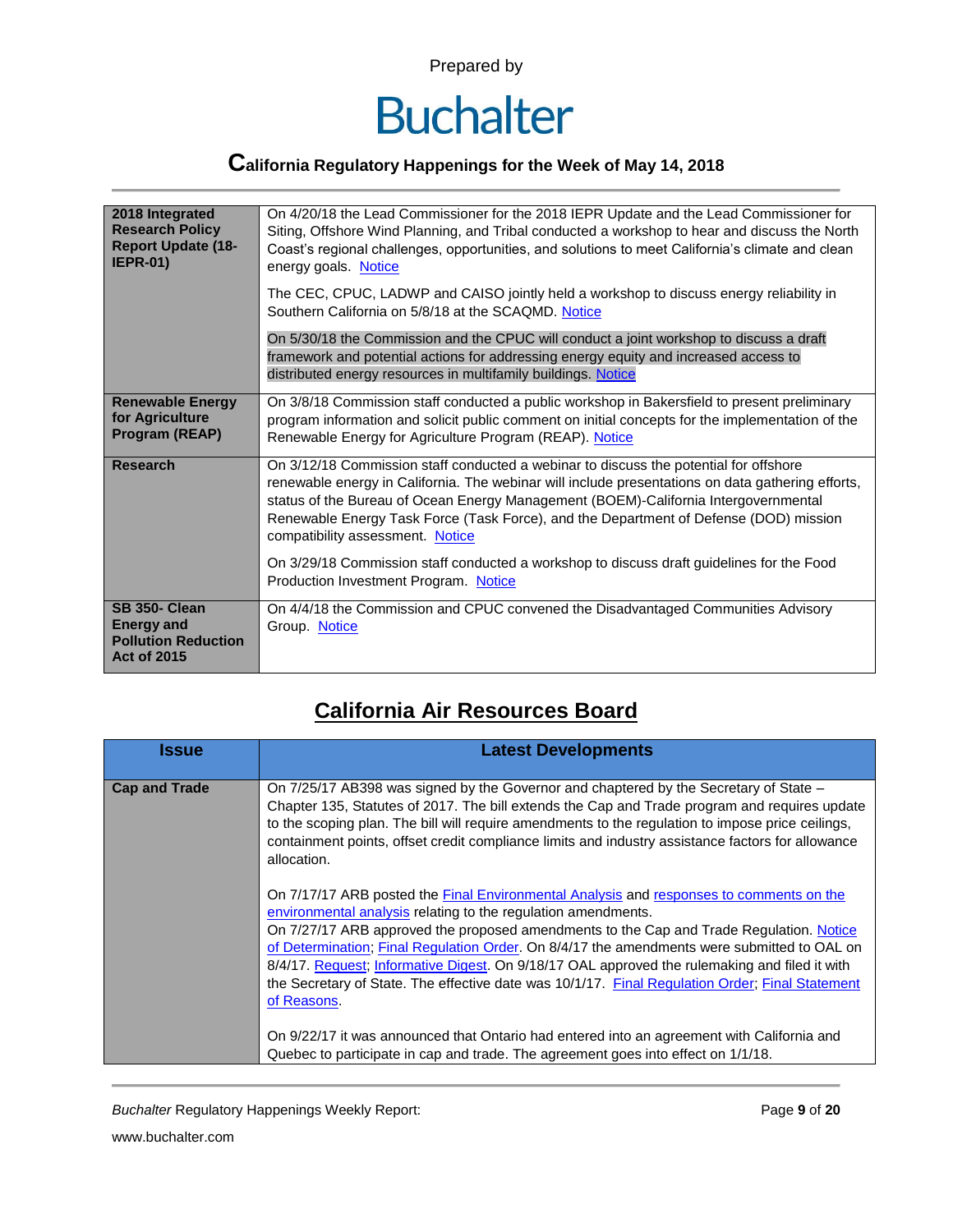# **Buchalter**

|                                                 | A workshop was held on 10/12/17 to discuss the next steps for the cap and trade regulation.<br><b>Notice Presentation.</b><br>On 11/21/17 ARB posted the results of the 11/14/17 Joint Auction #13 report.<br>ARB released the January 2018 California-Quebec-Ontario Joint Auction Participant Training<br>Presentation.                                                                                                                                                                                                                                                                                                                                                                                                                                                                                             |
|-------------------------------------------------|-----------------------------------------------------------------------------------------------------------------------------------------------------------------------------------------------------------------------------------------------------------------------------------------------------------------------------------------------------------------------------------------------------------------------------------------------------------------------------------------------------------------------------------------------------------------------------------------------------------------------------------------------------------------------------------------------------------------------------------------------------------------------------------------------------------------------|
|                                                 | On 1/30/18 ARB posted a notice of public hearing on 3/22/18 in Riverside, CA to consider<br>approving the adoption of two proposed amendments to the Cap and Trade regulation. The<br>narrow amendments are intended to clarify that 1. The regulation requires a successor entity<br>after a change in ownership to be responsible for the outstanding, pre-transfer compliance<br>obligation of the predecessor entity, and 2. The regulatory procedure for establishing the Auction<br>Reserve Price in the Ontario and Quebec regulations. Proposed Regulation Order Notice<br>Agenda. At the meeting the Board adopted Resolution 18-4. On 4/17/18 the final rulemaking<br>package was submitted to the Office Of Administrative Law. OAL has until 5/30/18 to make a<br>final determination. Informative Digest |
|                                                 | Meetings were held on 3/2/18 to discuss potential amendments to the cap and trade regulation<br>and SB350 Integrated Resource Plans. Discussion Draft Price Containment Paper<br>A workshop was held on 4/26/18 to discuss possible revisions to the cap and trade regulation.<br>Notice. Comments were due by 5/10/18. Summary of Stakeholder Comments                                                                                                                                                                                                                                                                                                                                                                                                                                                               |
| <b>GHG Reporting</b>                            | On 3/14/17 ARB hosted a webinar on GHG emissions data reporting for electric power entities.<br><b>Registration</b><br>On 4/13/17 ARB posted a proposed second 15-day modifications to the regulation. Comments<br>were due 4/28/17 by 5pm. Notice The board approved the proposed amendments at the 6/29/17<br>Board Meeting. Agenda.                                                                                                                                                                                                                                                                                                                                                                                                                                                                                |
|                                                 | On 7/21/17 the proposed amendments were submitted to the California Office of Administrative<br>Law. Updated Informative Digest. On 9/1/17 OAL approved the rulemaking and filed it with the<br>Secretary of State. Notice Final Regulation Order Final Statement of Reasons. The amended<br>regulation became effective on 1/1/18.                                                                                                                                                                                                                                                                                                                                                                                                                                                                                   |
| <b>Short Lived Climate</b><br><b>Pollutants</b> | On 12/29/17 ARB posted a summary of policies to encourage dairy biomethane projects and<br>other projects to reduce methane emissions. On 1/5/18 the three dairy subgroups provided an<br>update to the agencies on their processes and recommendations they have formulated to date.<br>Presentations - ARB; CDFA; CPUC; Subgroup 1; Subgroup 2; Subgroup 3                                                                                                                                                                                                                                                                                                                                                                                                                                                          |
|                                                 | The Dairy and Livestock subgroups have several meeting scheduled for April. Subgroup 3 met<br>on 4/2/18; Subgroup 2 met on 4/9/18 and Subgroup 1 met on 4/27/18. Meeting Notice                                                                                                                                                                                                                                                                                                                                                                                                                                                                                                                                                                                                                                       |
|                                                 | The Dairy and Livestock subgroups will meet throughout May. Subgroup 3 met on 5/14/18;<br>Subgroup 1 will meet on 5/21/18; and Subgroup 2 will meet on 5/23/18. Meeting Notice                                                                                                                                                                                                                                                                                                                                                                                                                                                                                                                                                                                                                                        |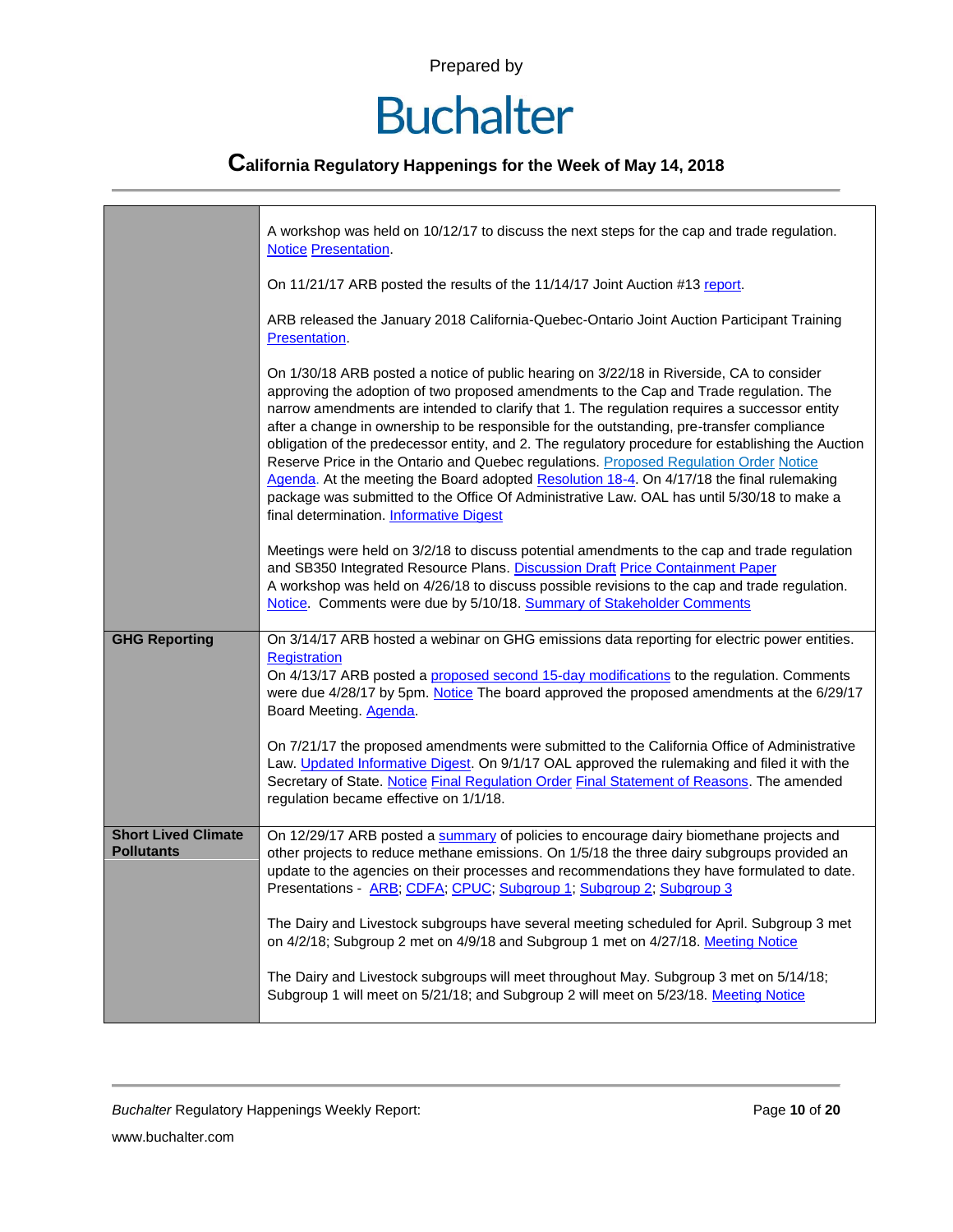

| 2030 Scoping Plan                               | On 11/30/17 ARB released the proposed final 2017 climate change scoping plan. On 12/14/17<br>the Board approved the scoping plan along with the finalized environmental documents. Meeting<br><b>Notice Press Release Final Plan</b>                                                                                                                                                                                                                                                                                                                                                                                                                                                                                                                                                                                                                                                                                                                                                                                                                      |
|-------------------------------------------------|-----------------------------------------------------------------------------------------------------------------------------------------------------------------------------------------------------------------------------------------------------------------------------------------------------------------------------------------------------------------------------------------------------------------------------------------------------------------------------------------------------------------------------------------------------------------------------------------------------------------------------------------------------------------------------------------------------------------------------------------------------------------------------------------------------------------------------------------------------------------------------------------------------------------------------------------------------------------------------------------------------------------------------------------------------------|
| <b>Low Carbon Fuel</b><br><b>Standard</b>       | The goal of the LCFS is to reduce carbon intensity of transportation fuel by at least 10% by<br>2020. On 2/20/18 ARB released the Draft Proposed Regulation Order and a Portion of Draft<br><b>Staff Report.</b><br>On 3/6/18 ARB released various models and calculators, including the OPGEE and CA-GREET.<br>In addition ARB issued the <i>Initial Statement of Reasons</i> and Proposed Regulation Order setting<br>forth proposed amendments to the LCFS regulation and to the regulation on commercialization<br>of alternative diesel fuels. A public hearing to consider the proposed amendments will be held on<br>4/27/18. Notice<br>On 3/12/18 ARB updated and replaced Guidance 17-03 with Guidance 18-01 on Implementation<br>Implications of a Modified Writ issued by the Superior Court of California, County of Fresno, On<br>October 18, 2017 in the case of Poet, LLC et al. vs CARB et al. (No. 09 CECG 04659 JYH) on<br>LCFS.<br>On 5/9/18 ARB released the 2017 LCFS Compliance Information Credit Clearance Market<br>Information. |
|                                                 | On 5/21/18 ARB posted for comment the draft calculation of 2017 Crude Average Carbon<br>Intensity Value. Comments are due by 6/5/18.                                                                                                                                                                                                                                                                                                                                                                                                                                                                                                                                                                                                                                                                                                                                                                                                                                                                                                                      |
| <b>Innovative Clean</b><br><b>Transit Rules</b> | The key goals of this measure include 1. Support the near-term deployment of zero-emission<br>buses where the economics are viable and where transit service can be maintained or<br>expanded; 2. Secure binding commitments from the state's transit providers for a long-term<br>vision for transition to zero-emission technologies across all transit modes, and 3. Partner with<br>transit agencies to pilot innovative approaches to improve access to transit systems with zero-<br>emissions first- and last-mile solutions.                                                                                                                                                                                                                                                                                                                                                                                                                                                                                                                      |
|                                                 | On 12/15/17 a public workshop was held to discuss development of innovative clean transit.<br>Presentation. The staff proposal on the ICT Rules include achieving a zero emission transit<br>system by 2040 and encouragement of early action with opportunities for funding. Rules would<br>be applicable to all public transit agencies that own or operate buses with GVWR > 14,000 lbs.                                                                                                                                                                                                                                                                                                                                                                                                                                                                                                                                                                                                                                                               |
|                                                 | On 3/27/18 ARB issued updated numbers of battery and fuel cell electric buses of large<br>California transit agencies.                                                                                                                                                                                                                                                                                                                                                                                                                                                                                                                                                                                                                                                                                                                                                                                                                                                                                                                                    |
|                                                 | On 3/27/18 ARB issued an <i>update</i> on the Innovative Clean Transit Discussion Document. ARB<br>requested additional comments and information in the areas of transit progress, role of<br>incentives, overall cost, cutaways and non-standard buses, and regulatory assessments.                                                                                                                                                                                                                                                                                                                                                                                                                                                                                                                                                                                                                                                                                                                                                                      |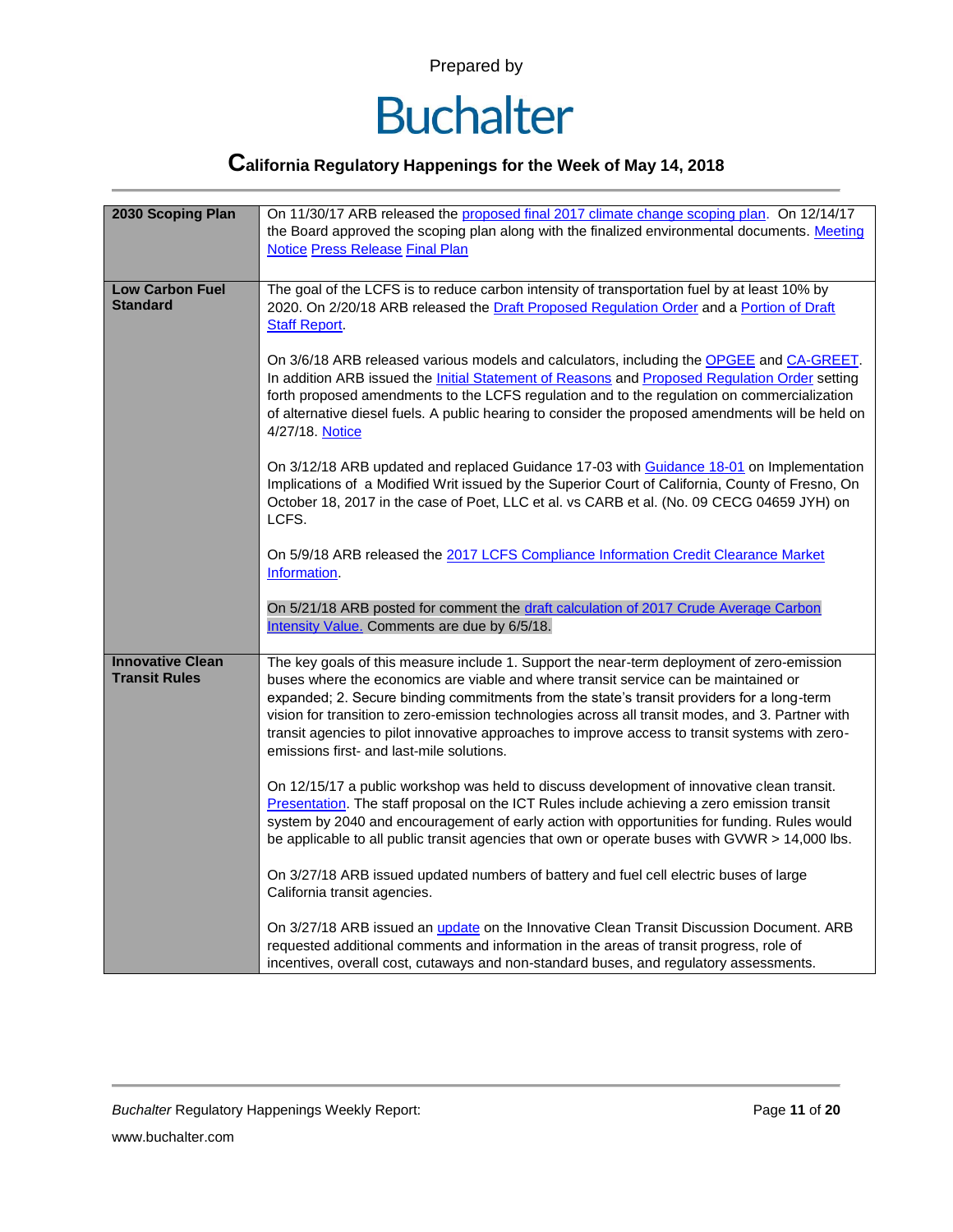## **Buchalter**

### **California Regulatory Happenings for the Week of May 14, 2018**

#### **California Independent System Operator**

| <b>Issue</b>                                | <b>Latest Developments</b>                            |
|---------------------------------------------|-------------------------------------------------------|
| <b>Board of Governors</b><br><b>Meeting</b> | The next scheduled Board meeting is 6/21/18. Schedule |

#### **CAISO Stakeholder Initiatives**

| <b>Issue</b>                                                                                  | <b>Latest Developments</b>                                                                                                                                                                                                                                                                                                   |  |  |  |  |
|-----------------------------------------------------------------------------------------------|------------------------------------------------------------------------------------------------------------------------------------------------------------------------------------------------------------------------------------------------------------------------------------------------------------------------------|--|--|--|--|
| <b>Flexible resource</b><br>adequacy criteria<br>and must offer<br>obligations (FRAC-<br>MOO) | On 5/1/17 the CAISO posted the revised straw proposal. The CAISO held a stakeholder call on<br>5/8/17 to discuss the revised straw proposal. Comments were due by 5/22/17. Market Notice<br><b>Presentation</b>                                                                                                              |  |  |  |  |
|                                                                                               | A Phase 2 Working Group call was held on 8/2/17. Market Notice. Comments were due by<br>8/18/17. Brattle Presentation                                                                                                                                                                                                        |  |  |  |  |
|                                                                                               | A Phase 2 Working Group Meeting was held on 9/26/17. Market Notice; Presentation                                                                                                                                                                                                                                             |  |  |  |  |
|                                                                                               | On 11/2/17 CAISO postponed the stakeholder meeting originally scheduled for 11/9/17 because<br>more time is needed to analyze the data and publish the proposal. A stakeholder meeting was<br>held on 11/29/17. Market Notice. On 11/21/17 CAISO posted the draft proposal. Comments<br>were due by 12/13/17. Presentation   |  |  |  |  |
|                                                                                               | On 1/31/18 CAISO posted the revised draft flexible capacity framework. A stakeholder meeting<br>was held on 2/7/18 to discuss the revised draft flexible capacity framework in the FRAC-MOO<br>Phase 2 initiative. Comments were due by 2/21/18. Market Notice Agenda and Presentation                                       |  |  |  |  |
|                                                                                               | CAISO held a stakeholder meeting on 5/3/18 to discuss the second revised draft flexible<br>capacity framework proposal. Comments are due by 5/17/18. Notice Presentation                                                                                                                                                     |  |  |  |  |
| <b>Energy Imbalance</b><br><b>Market (EIM)</b>                                                | Participants<br>On 10/1/16 Arizona Public Service and Puget Sound Energy joined EIM. On 10/18/16, Mexico<br>Grid Operator CENACE announced it was exploring EIM participation for Baja California Norte.<br>On 2/24/17 BANC agreed to join the EIM, acting on behalf of SMUD beginning in April 2019.<br><b>News Release</b> |  |  |  |  |
|                                                                                               | On 5/30/17 CAISO and Powerex announced that Powerex would participate in the EIM<br>beginning in April 2018. Powerex will be the first non-U.S. participant to join the market. On<br>10/3/17 an information call to discuss the Powerex EIM Implementation Agreement was held.<br><b>Market Notice</b>                      |  |  |  |  |
|                                                                                               | On 6/1/17 CAISO and LADWP announced that they had signed an agreement for LADWP to join<br>the EIM beginning in April 2019.                                                                                                                                                                                                  |  |  |  |  |
|                                                                                               | On 10/1/17 Portland General Electric became the fifth western utility to begin full participation in<br>the EIM.                                                                                                                                                                                                             |  |  |  |  |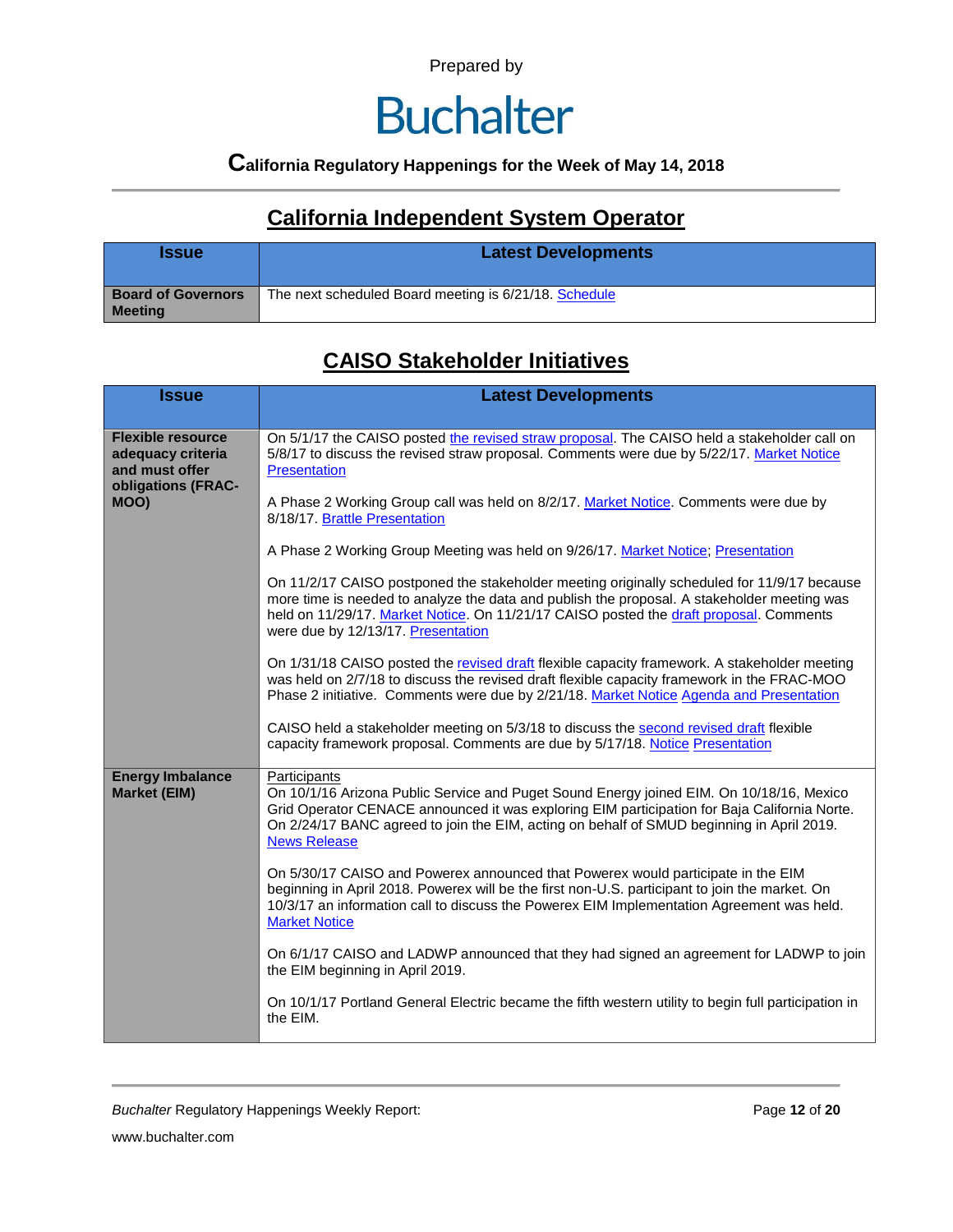# **Buchalter**

### **California Regulatory Happenings for the Week of May 14, 2018**

| <b>Reliability Services</b>                                                                                            | On 2/2/17, CAISO posted the Phase 1B and Phase 2 Draft Tariff language. A call to discuss was<br>held on 2/21/17. Market Notice                                                                                                                                                                                                                                                                                                                                                                                                                                                                                                                                                                                                                                                                                                                                                                                                                                                                                                                                                                                        |  |  |
|------------------------------------------------------------------------------------------------------------------------|------------------------------------------------------------------------------------------------------------------------------------------------------------------------------------------------------------------------------------------------------------------------------------------------------------------------------------------------------------------------------------------------------------------------------------------------------------------------------------------------------------------------------------------------------------------------------------------------------------------------------------------------------------------------------------------------------------------------------------------------------------------------------------------------------------------------------------------------------------------------------------------------------------------------------------------------------------------------------------------------------------------------------------------------------------------------------------------------------------------------|--|--|
|                                                                                                                        | On 4/7/17 the CAISO posted the Phase 1B and Phase 2 Draft Tariff language. A call to discuss<br>was held on 4/24/17. Market Notice                                                                                                                                                                                                                                                                                                                                                                                                                                                                                                                                                                                                                                                                                                                                                                                                                                                                                                                                                                                     |  |  |
|                                                                                                                        | On 4/18/17 CAISO posted the <b>Business Requirements Specifications v. 2.0</b> .                                                                                                                                                                                                                                                                                                                                                                                                                                                                                                                                                                                                                                                                                                                                                                                                                                                                                                                                                                                                                                       |  |  |
|                                                                                                                        | On 5/8/17 CAISO announced that the implementation date for the initiative had been extended<br>to 2/13/18 from 11/1/17. The new effective date will be 4/1/18. The extension was discussed at<br>the Market Performance and Planning Forum on 5/16/17.                                                                                                                                                                                                                                                                                                                                                                                                                                                                                                                                                                                                                                                                                                                                                                                                                                                                 |  |  |
|                                                                                                                        | A technical working group call was held on 6/13/17 to clarify the tariff processes proposed in the<br>initiative. Market Notice.                                                                                                                                                                                                                                                                                                                                                                                                                                                                                                                                                                                                                                                                                                                                                                                                                                                                                                                                                                                       |  |  |
|                                                                                                                        | On 7/7/17 The Second Revised Draft Tariff Language - Phase 1B and 2 was posted. A web<br>conference to discuss was held on 7/21/17. Market Notice Comments were due by 7/14/17.                                                                                                                                                                                                                                                                                                                                                                                                                                                                                                                                                                                                                                                                                                                                                                                                                                                                                                                                        |  |  |
|                                                                                                                        | On 8/3/17 CAISO posted the Phase 2 - Third Revised Draft Tariff Language. Market Notice. On<br>9/29/17 CAISO filed the tariff amendment for phase 1B and Phase 2 at FERC in docket ER18-1.                                                                                                                                                                                                                                                                                                                                                                                                                                                                                                                                                                                                                                                                                                                                                                                                                                                                                                                             |  |  |
|                                                                                                                        | On 10/23/17 various parties filed comments and protests and the CPUC filed a limited protest.<br>The CPUC has requested that FERC reject the proposed tariff amendments regarding "listed<br>local capacity." On 11/13/17 CAISO filed a motion for leave to file answer and answer to the<br>various protests. On 11/30/17 CAISO filed another motion for leave to file answer and answer to<br>SDG&E's filing. On 1/18/18 FERC issued an order accepting the tariff revisions as filed, effective<br>2/15/18. On 2/14/18 CAISO filed a petition for limited tariff waiver requesting a temporary<br>suspension of the effectiveness of the tariff revisions. Due to implementation issues CAISO<br>requested a temporary suspension until 3/16/18. FERC granted the suspension on 3/1/18. The<br>initiative will now be activated for trade date 5/1/18. Market Notice. On 3/16/18 CAISO submitted<br>a Compliance Filing at FERC to modify the effective date to 3/16/18. On 4/3/18 CAISO filed an<br>additional petition for the temporary suspension of the effectiveness of the RAAIM modifications<br>to 5/1/18. |  |  |
|                                                                                                                        | CAISO held a call on 1/4/18 to discuss process changes for resource adequacy and outage<br>coordination as part of the Reliability Services Initiative. These changes will be implemented in<br>April 2018. Training was provided on 1/10/18. Presentation. Market Notice.                                                                                                                                                                                                                                                                                                                                                                                                                                                                                                                                                                                                                                                                                                                                                                                                                                             |  |  |
|                                                                                                                        | On 3/5/18 and 3/8/18 the CAISO held the RSI 2017 and RAAIM calculation modification market<br>simulation web conferences to discuss market simulation performance. CAISO has postponed<br>the RSI implementation to March 2018 and activation to May 2017 and the RAAIM Calculation<br>modification implementation to May 2018 and activation to July 2018. Market Notice                                                                                                                                                                                                                                                                                                                                                                                                                                                                                                                                                                                                                                                                                                                                              |  |  |
| <b>Energy Storage and</b><br><b>Distributed Energy</b><br><b>Resources</b><br><b>Participation</b><br>(Phases 2 and 3) | On 5/4/17 CAISO hosted a meeting to discuss the third revised straw proposal. Comments were<br>due by 5/18/17. Market Notice. On 4/13/17 CAISO posted the 2017 Baseline Accuracy Work<br>Group Proposal prepared by Nexant. On 4/17/17 CAISO posted the Third Revised Straw<br>Proposal. Presentation                                                                                                                                                                                                                                                                                                                                                                                                                                                                                                                                                                                                                                                                                                                                                                                                                  |  |  |
|                                                                                                                        | On 5/11/17 the CAISO announced that it was exploring options to determine whether market<br>enhancements are appropriate to manage certain outage reporting limitations of energy storage<br>resources with physical limitations. Market Notice                                                                                                                                                                                                                                                                                                                                                                                                                                                                                                                                                                                                                                                                                                                                                                                                                                                                        |  |  |
|                                                                                                                        | On 6/2/17 a joint workshop was held with the CPUC to discuss Storage. Agenda                                                                                                                                                                                                                                                                                                                                                                                                                                                                                                                                                                                                                                                                                                                                                                                                                                                                                                                                                                                                                                           |  |  |

*Buchalter* Regulatory Happenings Weekly Report: Page **13** of **20**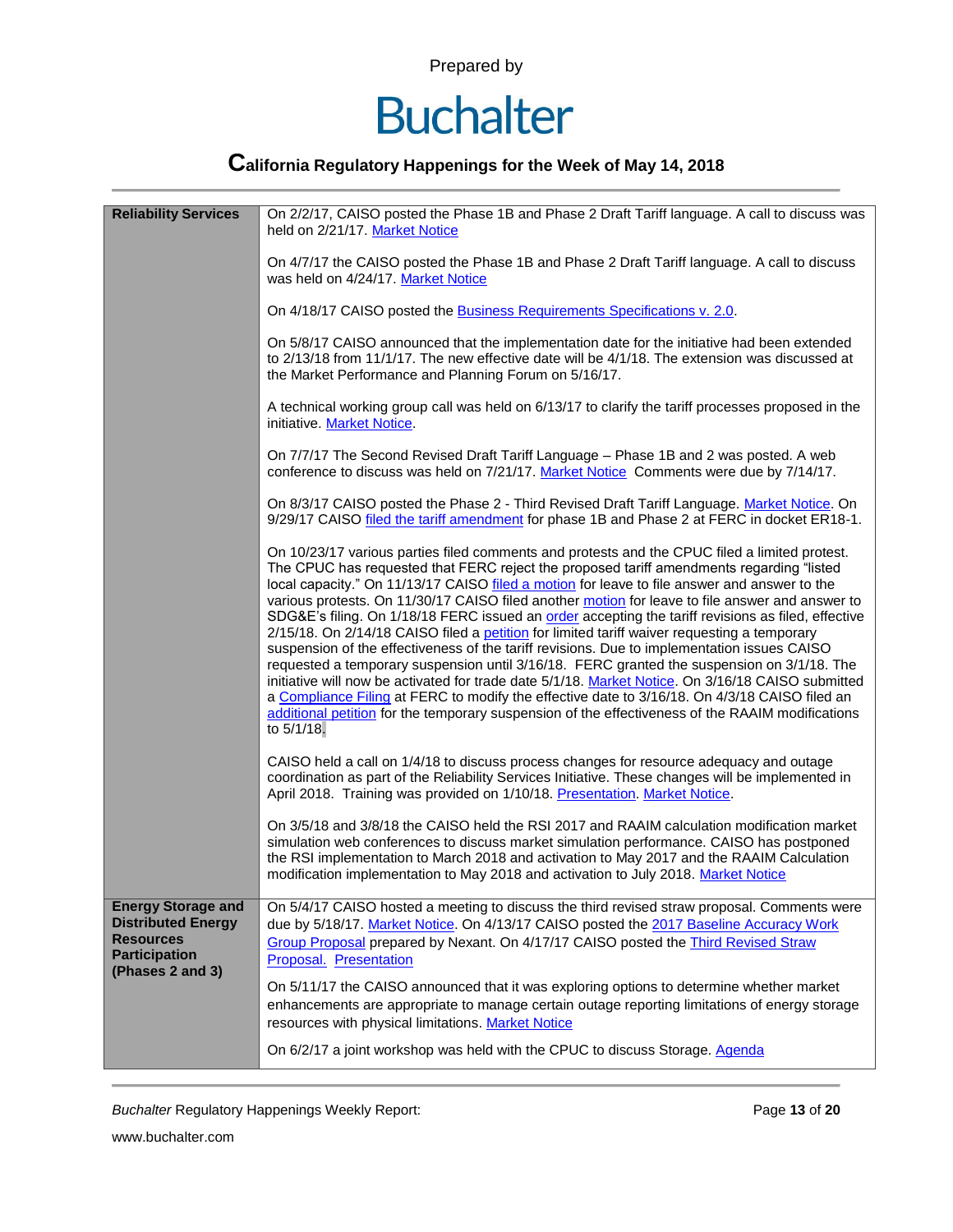

### **California Regulatory Happenings for the Week of May 14, 2018**

| On 6/9/17 the CAISO posted the Draft Final Proposal. A web conference was held on 6/15/17 to<br>discuss. Market Notice Presentation                                                                                                                                                                                                                                                                                 |
|---------------------------------------------------------------------------------------------------------------------------------------------------------------------------------------------------------------------------------------------------------------------------------------------------------------------------------------------------------------------------------------------------------------------|
| On 6/28/17 ISO management formally notified the Board of Governors and the EIM Governing<br>Body of their initial decisional classification of this initiative. Management concluded that the<br>initiative falls within the EIM Governing Body's advisory role, which means that the initiative will<br>be presented to the Board for approval. Any objection to this classification was due by 7/5/17.            |
| On 9/29/17 CAISO posted the Phase 3 issue paper. A stakeholder call was held on 10/12/17.<br>The Phase 3 initiative will continue to identify and evaluate opportunities for increased<br>participation of transmission grid-connected energy storage and distribution-connected<br>resources in the CAISO market. Unresolved topics suggested by stakeholders in Phase 2 will<br>also be considered. Market Notice |
| A workshop to discuss the Phase 3 scope originally scheduled for 12/11/17 has been cancelled.<br>The workshop will not be held until 2018. Market Notice                                                                                                                                                                                                                                                            |
| On 11/6/17 CAISO hosted a workshop to discuss proposed topics for phase 3. Several<br>Stakeholders gave presentations. Market Notice On 11/17/17 CAISO posted the draft tariff<br>language for phase 2. A web conference to discuss was held on 12/12/17. Market Notice.                                                                                                                                            |
| A customer partnership group call was held on 12/13/17 to discuss implementation of demand<br>response current changes associated with phase 2 of the proceeding. Questions and comments<br>to be discussed during the call were due by 12/6/17. Market Notice                                                                                                                                                      |
| A workshop to discuss Phase 3 was held on 1/16/18. Market Notice Agenda Presentation                                                                                                                                                                                                                                                                                                                                |
| On 2/15/18 CAISO posted the Phase 3 straw proposal. A workshop to discuss phase 3 was held<br>on 2/21/18. Comments were due by 3/7/18. Market Notice                                                                                                                                                                                                                                                                |
| A workshop to discuss Phase 2 was held on 2/27/18. Market Notice Presentation                                                                                                                                                                                                                                                                                                                                       |
| On 2/22/18 CAISO posted the Phase 3 straw proposal. A technical working group meeting was<br>held on 3/29/18. Comments were due by 4/9/18. Market Notice. Agenda                                                                                                                                                                                                                                                    |
| A customer partnership group call was held on 3/27/18 to discuss implantation of current<br>Demand Response changes associated with Phase 2. Market Notice                                                                                                                                                                                                                                                          |
| On 4/9/18 CAISO posted the revised draft tariff language for Phase 2. Comments were due by<br>4/16/18 and a web conference to discuss will be scheduled based on comments received.<br><b>Market Notice</b>                                                                                                                                                                                                         |
| A customer partnership group call was held on 4/25/18 to discuss implementation of current<br>demand response changes associated with phase 2. Questions and comments were due in<br>advance of the call by 4/18/18. Market Notice Presentation                                                                                                                                                                     |
| On 4/30/18 CAISO posted the Phase 3 revised straw proposal. A call to discuss was held on<br>5/10/18. Comments are due by 5/21/18. Market Notice                                                                                                                                                                                                                                                                    |
| A customer partnership group call is scheduled for 6/1/18 to discuss implementation of current<br>DR changes associated with phase 2 of the proceeding. Questions and comments to be<br>discussed during the call must be submitted by 5/25/18. Market Notice                                                                                                                                                       |
| A public stakeholder working group call is scheduled for 6/5/18 to discuss the phase 3 revised<br>straw proposal. Written comments are due by 6/15/18. Market Notice                                                                                                                                                                                                                                                |
|                                                                                                                                                                                                                                                                                                                                                                                                                     |

*Buchalter* Regulatory Happenings Weekly Report: Page **14** of **20**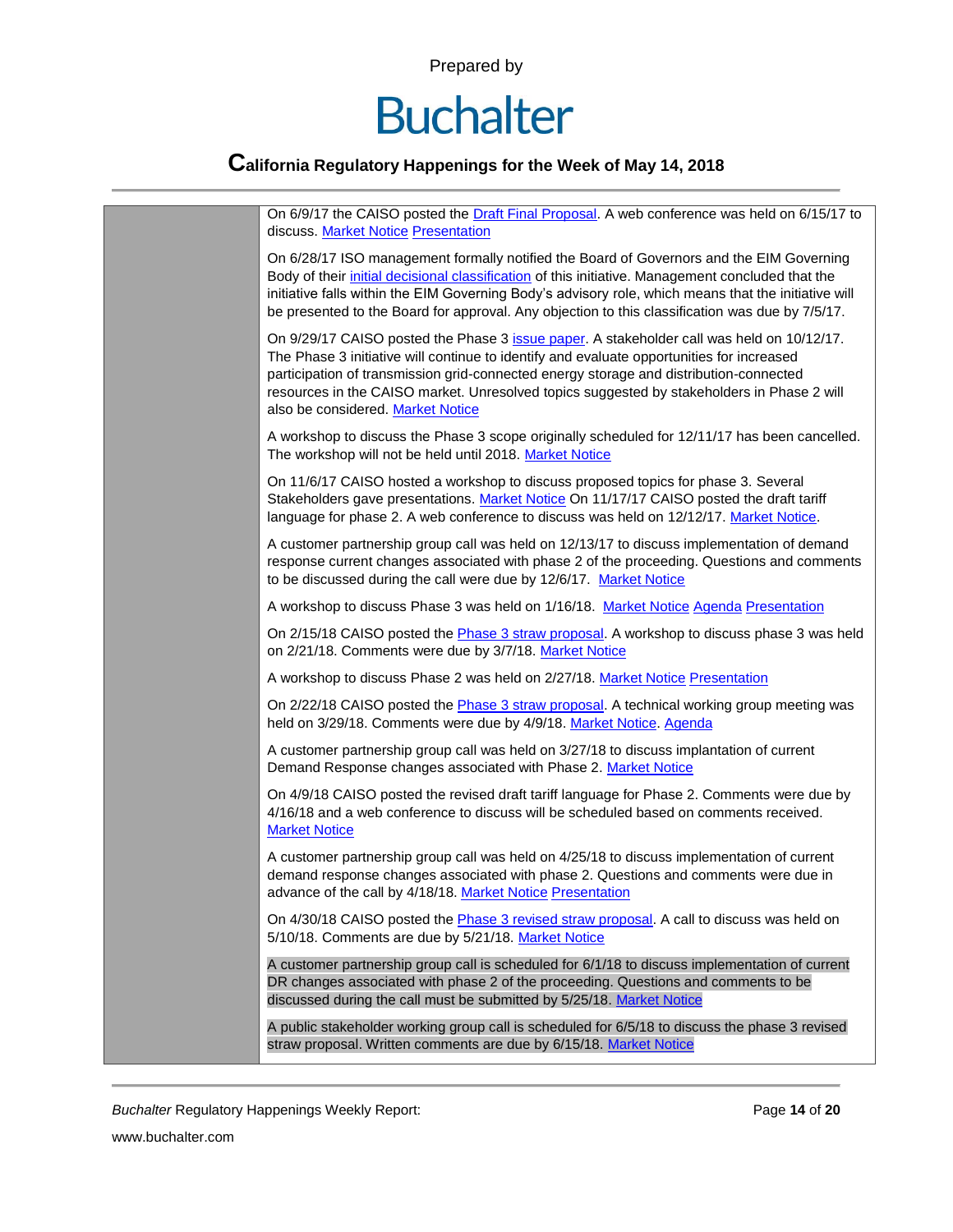

### **California Regulatory Happenings for the Week of May 14, 2018**

| <b>Transmission</b><br><b>Access Charge</b><br><b>Options for</b><br><b>Integrating New</b><br><b>Participating</b><br><b>Transmission</b><br>Owners. | CAISO held a stakeholder meeting in Folsom on 12/13/16 to review the draft final proposal for<br>the TAC Options Initiative. On 12/6/16, CAISO posted the draft final proposal. Market Notice<br>Presentation. The comment deadline ended on 1/11/17.<br>On 12/20/16, CAISO posted an addendum to the draft regional framework proposal. The<br>addendum is intended to provide clarifications in light of questions raised at the 12/13/16<br>workshop. Comments were due by 1/11/17. Market Notice                                                                                                                                                                                                                                                                                                                                                                                                                                                                                                                                                                                                |  |  |  |  |  |  |
|-------------------------------------------------------------------------------------------------------------------------------------------------------|-----------------------------------------------------------------------------------------------------------------------------------------------------------------------------------------------------------------------------------------------------------------------------------------------------------------------------------------------------------------------------------------------------------------------------------------------------------------------------------------------------------------------------------------------------------------------------------------------------------------------------------------------------------------------------------------------------------------------------------------------------------------------------------------------------------------------------------------------------------------------------------------------------------------------------------------------------------------------------------------------------------------------------------------------------------------------------------------------------|--|--|--|--|--|--|
|                                                                                                                                                       | On 3/2/17 CAISO posted a summary of stakeholder comments and the CAISO's responses.<br><b>Summary</b>                                                                                                                                                                                                                                                                                                                                                                                                                                                                                                                                                                                                                                                                                                                                                                                                                                                                                                                                                                                               |  |  |  |  |  |  |
| <b>Regional Resource</b><br><b>Adequacy</b>                                                                                                           | On 12/1/16, CAISO posted a Regional Framework Proposal. A meeting was held on 12/8/16 to<br>review the draft final proposal. Market Notice. The comment deadline was 1/11/17.                                                                                                                                                                                                                                                                                                                                                                                                                                                                                                                                                                                                                                                                                                                                                                                                                                                                                                                       |  |  |  |  |  |  |
|                                                                                                                                                       | On 3/1/17 CAISO posted the draft regional framework proposal stakeholder comments and<br><b>CAISO responses.</b>                                                                                                                                                                                                                                                                                                                                                                                                                                                                                                                                                                                                                                                                                                                                                                                                                                                                                                                                                                                    |  |  |  |  |  |  |
| <b>Regional Integration</b><br><b>California GHG</b>                                                                                                  | The CAISO held a stakeholder meeting on 5/31/17 to discuss the draft final proposal for the<br>initiative. On 5/25/17 CAISO posted the Draft Final Proposal.                                                                                                                                                                                                                                                                                                                                                                                                                                                                                                                                                                                                                                                                                                                                                                                                                                                                                                                                        |  |  |  |  |  |  |
| compliance                                                                                                                                            | On 6/22/17 CAISO held a call to discuss a revised draft final proposal. Market Notice<br>Presentation. On 6/26/17 CAISO posted the Revised Draft Final Proposal. Comments were due<br>by 7/6/17.                                                                                                                                                                                                                                                                                                                                                                                                                                                                                                                                                                                                                                                                                                                                                                                                                                                                                                    |  |  |  |  |  |  |
|                                                                                                                                                       | A stakeholder call was held on 12/4/17 to continue discussions on the initiative and the<br>attribution accuracy report. Comments on materials presented were due by 12/18/17. Market<br>Notice. Presentation. CAISO presentation                                                                                                                                                                                                                                                                                                                                                                                                                                                                                                                                                                                                                                                                                                                                                                                                                                                                   |  |  |  |  |  |  |
|                                                                                                                                                       | On 2/20/18 CAISO posted the updated Second Revised Draft Final Proposal. A call to discuss<br>was held on 2/22/18. Market Notice Recording                                                                                                                                                                                                                                                                                                                                                                                                                                                                                                                                                                                                                                                                                                                                                                                                                                                                                                                                                          |  |  |  |  |  |  |
|                                                                                                                                                       | On 4/25/18 CAISO posted the <i>Third Revised Draft Final Proposal</i> . A web conference to discuss<br>was held on 5/2/18. Market Notice Presentation. Comments are due by 5/23/18.                                                                                                                                                                                                                                                                                                                                                                                                                                                                                                                                                                                                                                                                                                                                                                                                                                                                                                                 |  |  |  |  |  |  |
| <b>Miscellaneous Tariff</b><br><b>Revisions</b>                                                                                                       | On 4/23/18 CAISO released the 2018 Draft Tariff Clarification Language. Matrix. Comments<br>were due by 5/1/18 and a call was held on 5/8/18.<br><b>Market Notice</b>                                                                                                                                                                                                                                                                                                                                                                                                                                                                                                                                                                                                                                                                                                                                                                                                                                                                                                                               |  |  |  |  |  |  |
| <b>Review</b><br><b>Transmission</b><br><b>Access Charge</b><br><b>Structure</b>                                                                      | On 4/12/17 CAISO posted a background white paper entitled "How Transmission Cost Recovery<br><b>Through Transmission Access Charge Works Today.</b> "<br>On 6/30/17 CAISO posted the issue paper. A stakeholder meeting was held on 7/12/17. Market<br>Notice Presentation. A working group meeting was held on 8/29/17 to discuss the 6/30/17 issue<br>paper. An additional meeting to discuss is scheduled for 9/25/17. Comments following the<br>meeting were due by 10/13/17. Market Notice On 9/15/17 CAISO posted Supporting Materials.<br>On 9/20/17 CAISO posted the questions submitted by stakeholders on Clean Coalition's<br>proposed solution presenting during the 8/29/17 working group meeting. These questions were<br>discussed at the 9/25/17 meeting. Market Notice.<br>On 10/18/17 CAISO announced that the straw proposal had been postponed.<br>On 1/11/18 CAISO posted the Straw Proposal. A meeting to discuss was held on 1/18/18.<br>Comments were due by 2/15/18. Market Notice<br>A meeting was held on 4/11/18 to discuss the revised straw proposal. Comments on the |  |  |  |  |  |  |

*Buchalter* Regulatory Happenings Weekly Report: Page **15** of **20**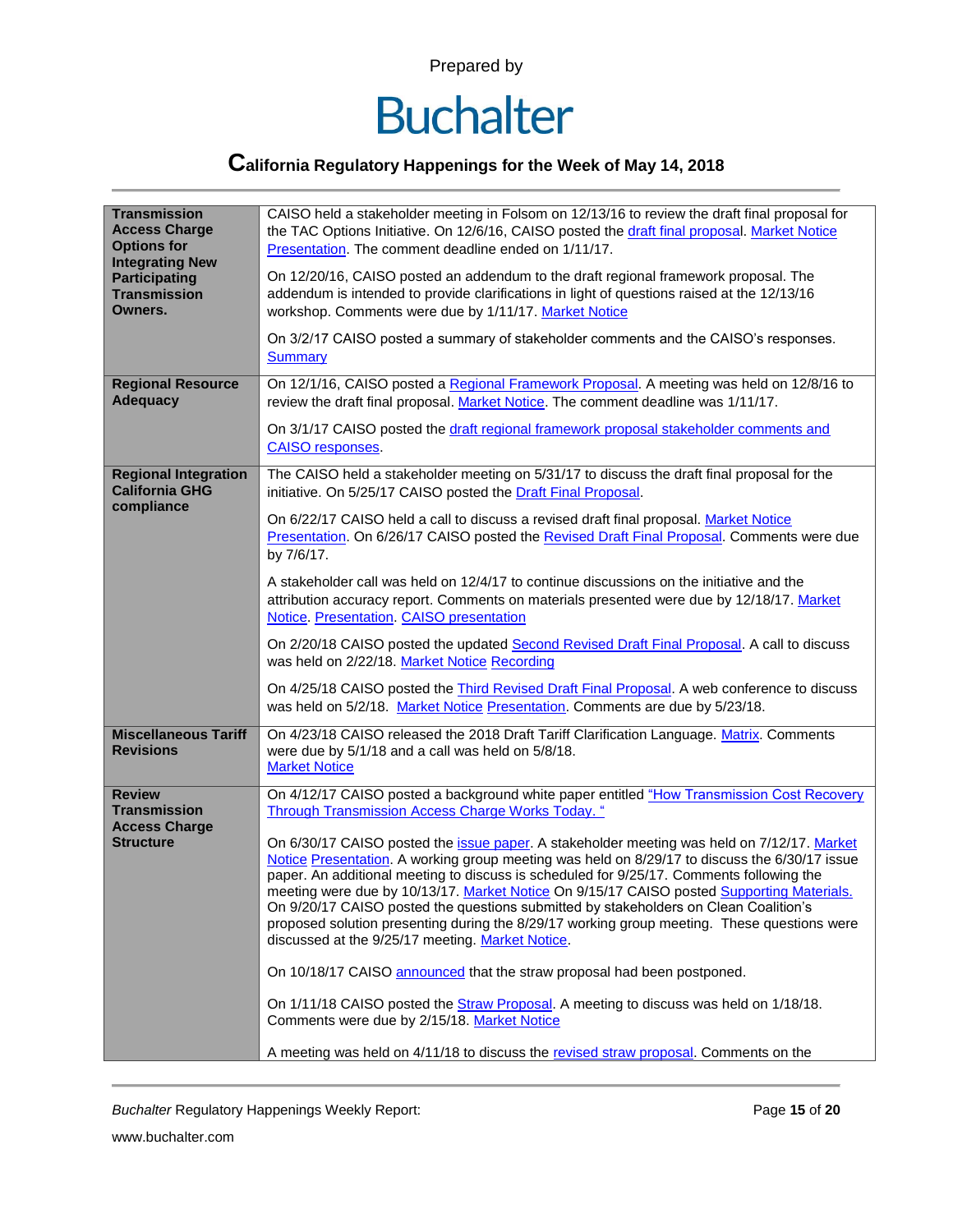

### **California Regulatory Happenings for the Week of May 14, 2018**

|                                                               | proposal were due by 4/25/18. Market Notice Presentation                                                                                                                                                                                                                                                                                                                                                                                                                                                                                                                                                                                                                                                                                                                                                                                                                                                                                                                                                                                                                                                        |
|---------------------------------------------------------------|-----------------------------------------------------------------------------------------------------------------------------------------------------------------------------------------------------------------------------------------------------------------------------------------------------------------------------------------------------------------------------------------------------------------------------------------------------------------------------------------------------------------------------------------------------------------------------------------------------------------------------------------------------------------------------------------------------------------------------------------------------------------------------------------------------------------------------------------------------------------------------------------------------------------------------------------------------------------------------------------------------------------------------------------------------------------------------------------------------------------|
| <b>Imbalance</b><br><b>Conformance</b><br><b>Enhancements</b> | On 11/29/17 CAISO announced a new initiative Imbalance Conformance Enhancements. An<br>issue paper and straw proposal was posted and a call to discuss was held on 12/8/17. Market<br>Notice. Presentation Issue Paper and Straw Proposal<br>The scope of the initiative it so clarify the CAISO's authority to conform for imbalance in both real<br>time and the day ahead. The initiative will also propose enhancements for the conformance<br>limiter to ensure price spikes do not result. Comments were due by 12/20/17.<br>On 1/30/18 CAISO posted the Draft Final Proposal. A call to discuss was held on 2/6/18. Market<br><b>Notice Agenda and Presentation</b><br>On 3/14/18 CAISO posted the Updated Draft Final Proposal. Market Notice. Comments were<br>due by 3/21/18.                                                                                                                                                                                                                                                                                                                         |
| <b>Reliability</b><br><b>Coordinator</b>                      | On 1/2/18 CAISO announced that it would become its own Reliability Coordinator and offer<br>these services to other balancing authorities and transmission operators in the western US.<br>These services include outage coordination, day-ahead planning and real-time monitoring for<br>reliability. In order to accomplish this task, CAISO gave notice of withdrawal to its current<br>reliability coordinator Peak Reliability. CAISO also provided withdrawal to the agencies funding<br>the agreement with Peak Reliability, including, but not limited to, BANC, WAPA, LADWP, APS,<br>BPA, IID, MID, PacifiCorp, SMUD, Salt River Project, and TID. An informational call was held on<br>1/4/18 and public meetings in Folsom, Portland and Phoenix on 1/17/18, 1/18/18 and 1/19/18<br>respectively. Market Notice<br>On 3/13/18 CAISO launched its Reliability Coordinator Services Rates, Terms and Conditions<br>initiative. A stakeholder meeting was held 4/12/18 to discuss the straw proposal. Revised Market<br>Notice Presentation. The comment deadline was extended to 5/4/18. Market Notice |
| Interconnection<br><b>Process</b><br><b>Enhancements 2018</b> | On 1/4/18 CAISO launched a new initiative, Interconnection Process Enhancements 2018. On<br>1/17/18 the CAISO posted the <i>issue paper</i> . A stakeholder meeting was held on 1/24/18.<br>Comments were due by 2/7/18. The initiative will evaluate potential changes to enhance the<br>CAISO generator interconnection procedures and agreements. Market Notice Topics fall into six<br>broad categories, 1. Deliverability; 2. Energy Storage; 3. Generator Interconnection Agreements;<br>4. Interconnection Financial Security and Cost Responsibility; 5. Interconnection Requests; and<br>6. Modifications. Presentation<br>On 5/9/18 CAISO posted the Straw Proposal. A meeting to discuss is scheduled for 5/21/18.<br><b>Market Notice</b>                                                                                                                                                                                                                                                                                                                                                           |
| <b>Day-Ahead Market</b><br><b>Enhancements</b>                | On 2/8/18 CAISO launched a new initiative, Day-Ahead Market Enhancements. This initiative will<br>address ramping and uncertainty previously left to be resolved by the real-time market. A<br>stakeholder meeting was held on 3/7/18 to discuss the issue paper and straw proposal.<br>Enhancements to be considered include combining the Integrated Forward Market with the<br>Residual Unit Commitment process, changing the day-ahead scheduling granularity from hourly<br>to 15-minute and adding an imbalance reserve product. At the kickoff meeting, CAISO discussed<br>additional design elements. Market Notice. On 2/28/18 CAISO posted the issue paper/straw<br>proposal. Comments on the issue paper were due by 3/21/18. Presentation.<br>On 4/13/18 CAISO posted the revised straw proposal. A meeting to discuss was held on<br>4/18/18. Market Notice Presentation                                                                                                                                                                                                                           |

*Buchalter* Regulatory Happenings Weekly Report: Page **16** of **20**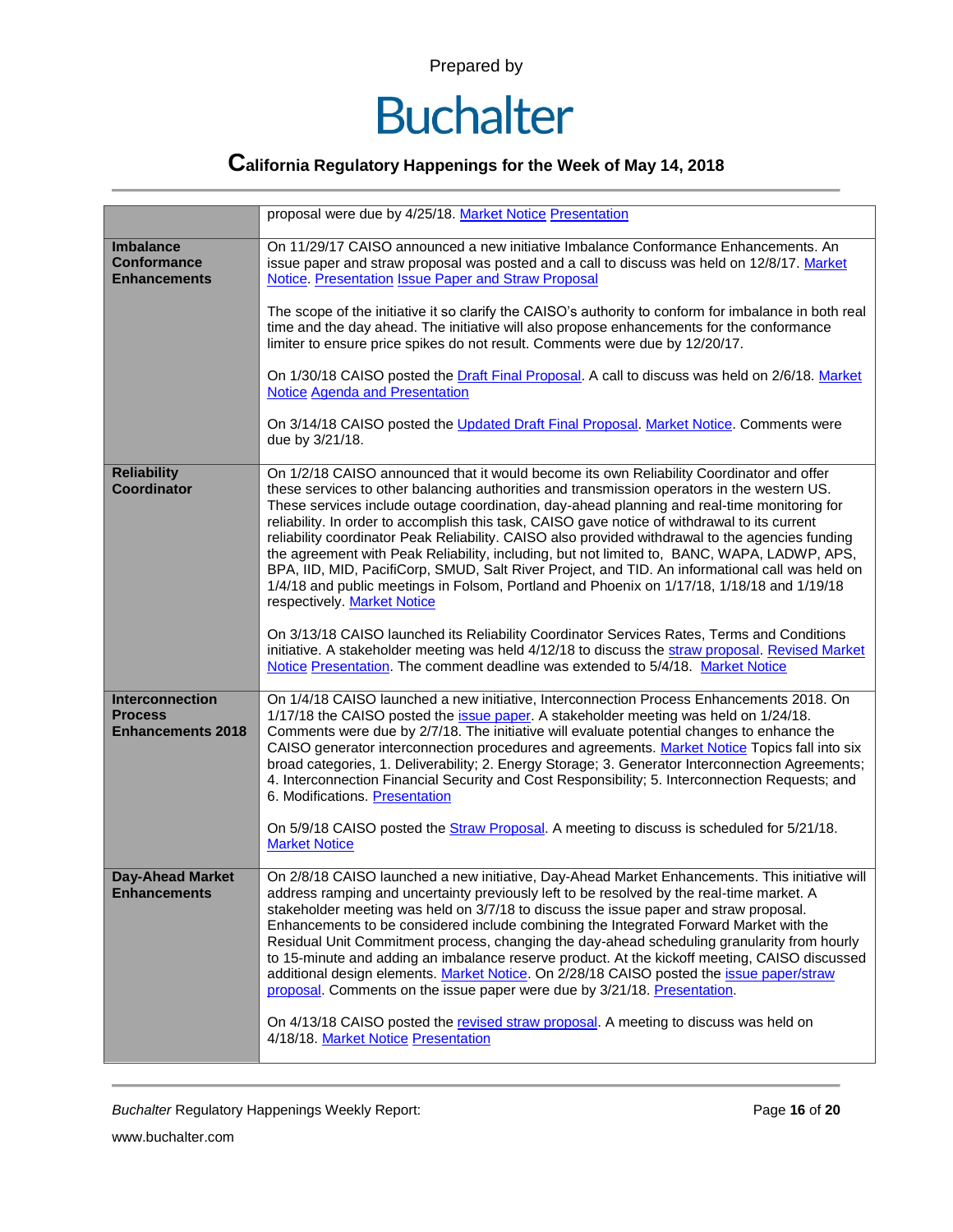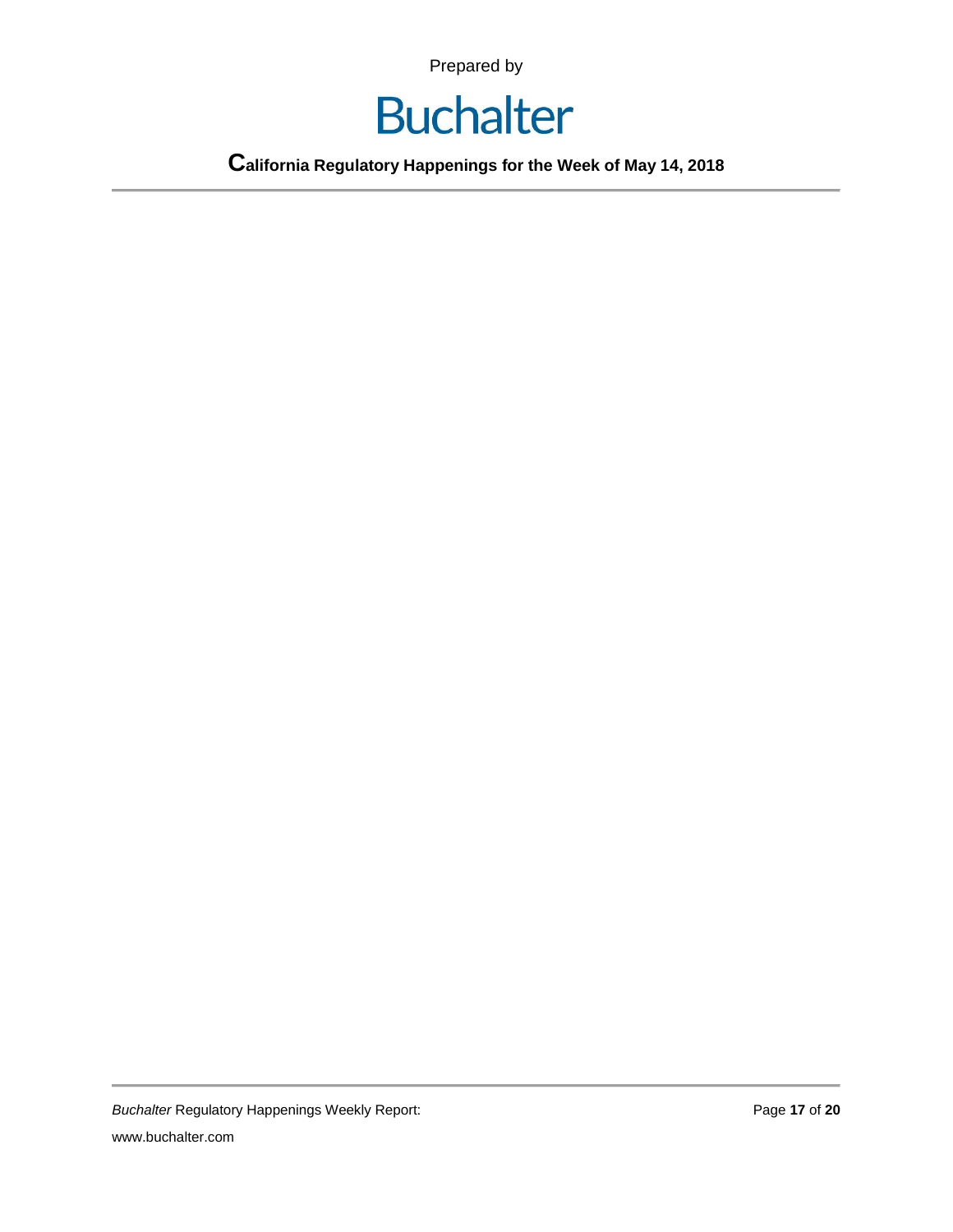## **Buchalter**

### **California Regulatory Happenings for the Week of May 14, 2018**

### **Federal Energy Regulatory Commission**

| <b>Issue</b>                                                                          | <b>Latest Developments</b>                                                                                                                                                                                                                                                                                                                                                                                                                                                                                                                                                                                                                                                 |  |  |  |
|---------------------------------------------------------------------------------------|----------------------------------------------------------------------------------------------------------------------------------------------------------------------------------------------------------------------------------------------------------------------------------------------------------------------------------------------------------------------------------------------------------------------------------------------------------------------------------------------------------------------------------------------------------------------------------------------------------------------------------------------------------------------------|--|--|--|
| <b>Large Generator</b><br><b>Interconnection</b><br><b>Reforms NOPR</b><br>RM17-8-000 | On 12/15/16 FERC proposed reforms to its large generator interconnection processes aimed at<br>improving the efficiency of processing interconnection requests, removing barriers to needed<br>resource development, and assuring continued reliability of the grid. The NOPR revises<br>regulations, the pro forma Large Generator Interconnection Procedures and the pro forma LGIA.<br>While the NOPR applies to large generating facilities (>20MW), the NOPR does seek comment<br>on whether any of the proposed changes should be applied to small generating facilities. News<br>Release NOPR. Comments were due 60 days after publication in the Federal Register. |  |  |  |
|                                                                                       | On 2/23/17, the Commission extended the comment deadline to 4/13/17. On 4/28/17 MID filed<br>an answer.                                                                                                                                                                                                                                                                                                                                                                                                                                                                                                                                                                    |  |  |  |
|                                                                                       | On 7/3/17 Sunflower Electric Power Corporation Mid-Kansas Electric Company requested leave<br>to submit out of time comments. On 7/20/17 Renewable Energy Systems Americas, Inc.<br>submitted a motion to intervene out of time.                                                                                                                                                                                                                                                                                                                                                                                                                                           |  |  |  |
|                                                                                       | FERC convened a technical conference on April 3 <sup>rd</sup> and 4 <sup>th</sup> to discuss issues related to the<br>coordination of Affected Systems raised in the complaint filed by EDF Renewable Energy<br>against MISO, Southwest Power pool and PJM and this Notice of Proposed Rulemaking.                                                                                                                                                                                                                                                                                                                                                                         |  |  |  |
|                                                                                       | On 4/19/18 the Commission issued a final rule, Order 845. The final rule amends the pro forma<br>Large Generator Interconnection Procedures and the pro forma Large Generator Interconnection<br>Agreement. The rule will become effective 75 days after publication in the Federal Register.                                                                                                                                                                                                                                                                                                                                                                              |  |  |  |
| <b>Grid Reliability and</b><br><b>Resilience Pricing</b><br>$(AD18-7)$                | On 1/8/18 FERC initiated this proceeding after terminating RM18-1, a rulemaking tasked with<br>evaluating the DOE pricing proposal. This proceeding will holistically examine the resiliency of<br>the market and asks RTOs and ISOs to provide information on whether the Commission needs<br>to act regarding resiliency. RTOs filed comments on 3/9/18, including CAISO.                                                                                                                                                                                                                                                                                                |  |  |  |
|                                                                                       | On 3/14/18 various energy industry associations filed a joint motion for a 30-day extension of<br>time to file reply comments. On 3/20/18 FERC extended the deadline to submit reply comments<br>to 5/9/18.                                                                                                                                                                                                                                                                                                                                                                                                                                                                |  |  |  |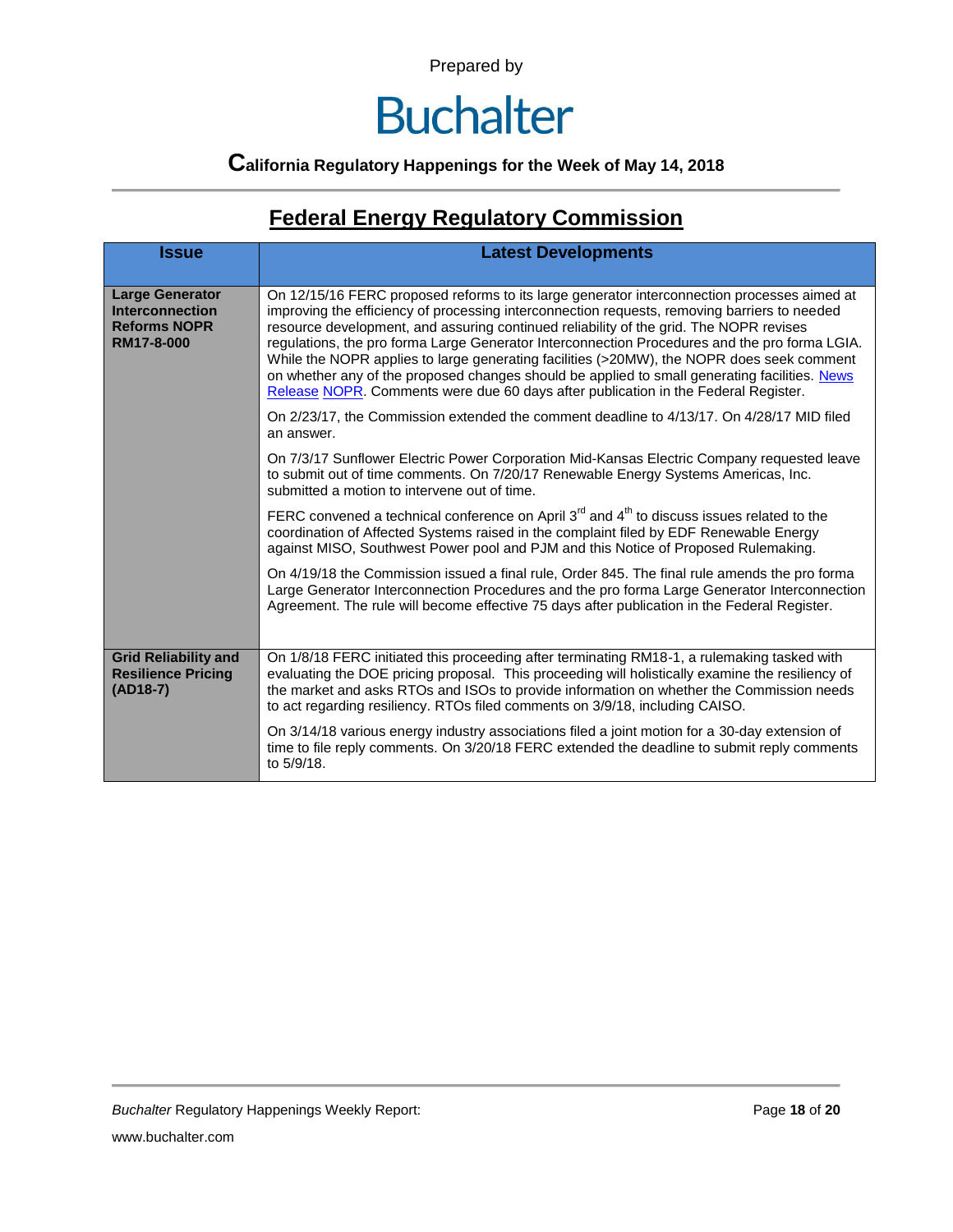## **Buchalter**

### **California Regulatory Happenings for the Week of May 14, 2018**

### **Upcoming Meetings**

| <b>May 2018</b>                                                                                                                                                                                              |                                                                                           |                                                                                                                                                                                                                                                                                                                |                                                                                                                           |                                                                                                                       |  |
|--------------------------------------------------------------------------------------------------------------------------------------------------------------------------------------------------------------|-------------------------------------------------------------------------------------------|----------------------------------------------------------------------------------------------------------------------------------------------------------------------------------------------------------------------------------------------------------------------------------------------------------------|---------------------------------------------------------------------------------------------------------------------------|-----------------------------------------------------------------------------------------------------------------------|--|
| <b>Monday</b>                                                                                                                                                                                                | <b>Tuesday</b>                                                                            | Wednesday                                                                                                                                                                                                                                                                                                      | <b>Thursday</b>                                                                                                           | <b>Friday</b>                                                                                                         |  |
| 21<br>CAISO<br>Interconnection<br><b>Process</b><br>Enhancements<br>2018 call 10am<br>Public Workshop<br>for proceeding<br>related to creation<br>of shared database<br>of utility poles. In<br>San Jose 5pm | 22<br>CPUC meeting to<br>address proposed<br>autonomous<br>vehicle pilot<br>programs 11am | 23<br><b>CAISO Congestion</b><br>Revenue Rights<br>Call 11am                                                                                                                                                                                                                                                   | 24<br>CAISO Storage as<br>a transmission<br>asset meeting<br>10am<br><b>CAISO Market</b><br><b>Update Call</b><br>10:15am | 25<br>ARB Meeting 9am                                                                                                 |  |
| 28<br>Holiday                                                                                                                                                                                                | 29                                                                                        | 30<br><b>CPUC IRP</b><br><b>Modeling Advisory</b><br>Group Webinar<br>10am<br><b>CAISO Review of</b><br>RMR and Capacity<br>Procurement<br><b>Mechanism Phase</b><br>2 Working Group<br>Meeting 10am<br><b>CEC/CPUC Joint</b><br>Workshop on<br>Clean Energy in<br>Low-Income<br>Multifamily<br>Buildings 10am | 31<br><b>CPUC Meeting</b><br>9:30am<br><b>CAISO 2019</b><br><b>Flexible Capacity</b><br><b>Needs Assessment</b><br>1pm    | 1<br><b>CAISO Energy</b><br>Storage and DER<br>Phase 2<br>Implementation<br>Customer<br>Partnership Group<br>Call 9am |  |